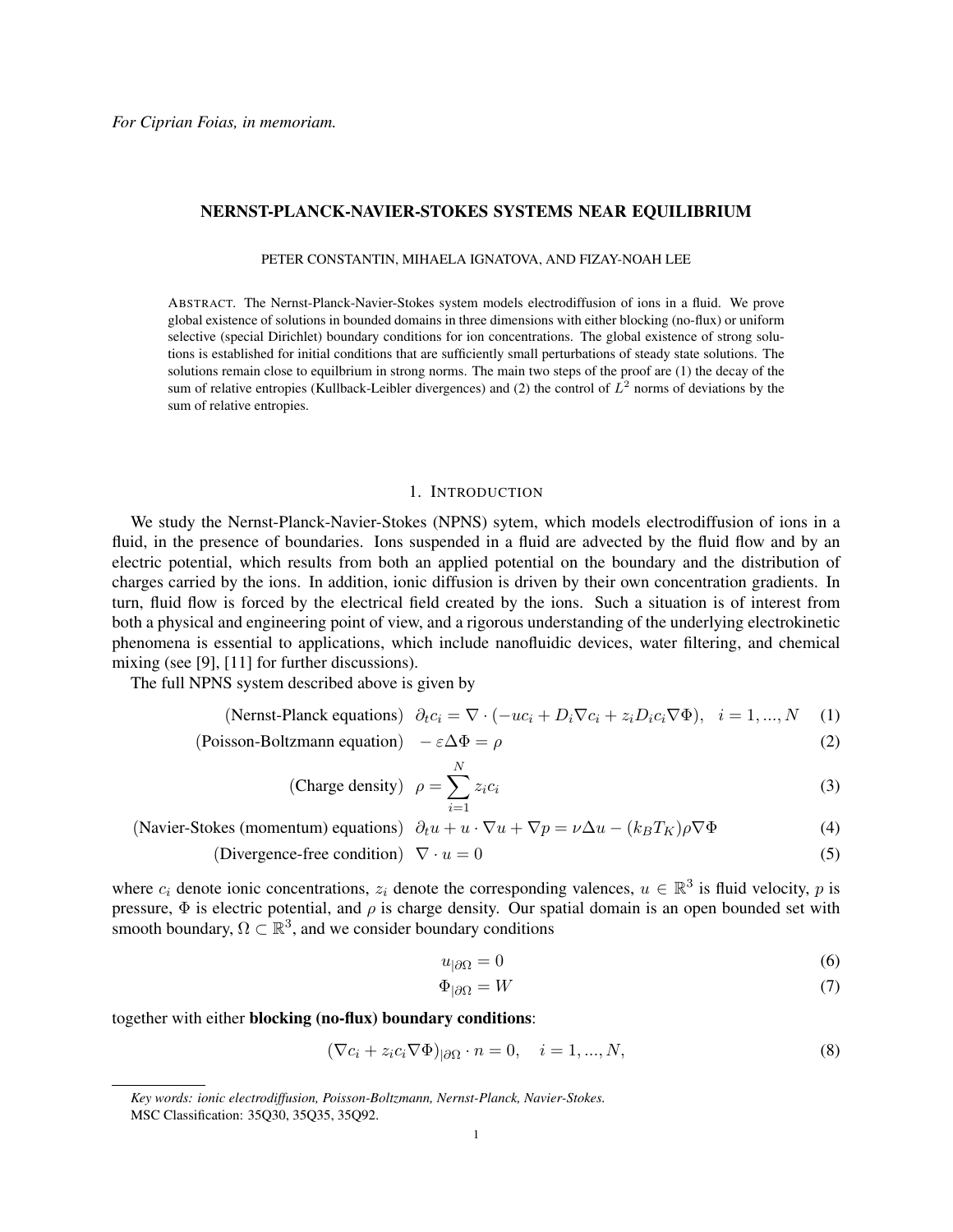or with uniform selective boundary conditions:

$$
c_{i|S_i} = \gamma_i, \quad (\nabla c_i + z_i c_i \nabla \Phi)_{|\partial \Omega \setminus S_i} \cdot n = 0, \quad i = 1, ..., M
$$
\n(9)

<span id="page-1-2"></span><span id="page-1-1"></span>
$$
(\nabla c_i + z_i c_i \nabla \Phi)_{|\partial \Omega} \cdot n = 0, \quad i = M+1, ..., N
$$
 (10)

where  $\gamma_i(x)$  are time independent positive smooth functions, and  $S_i \subset \partial\Omega$  are boundary portions. In this latter case, we require additionally that

$$
(\log \gamma_i(x) + z_i W(x))_{|S_i} = \log Z_i^{-1}, \quad i = 1, ..., M
$$
\n(11)

with each  $Z_i > 0$  constant on  $S_i$ . In the absence of this additional condition, we refer to the boundary conditions as "general selective".

The Dirichlet boundary conditions for u and  $\Phi$  correspond to no slip for the momentum and a fixed potential on the boundary, respectively. Blocking boundary conditions correspond to no penetration of ions across the boundary. In the case of general selective boundary conditions, the Dirichlet conditions for  $c_i$  (i = 1, ..., M) represent boundaries (say, membranes) that allow controlled permeation of ions across portions ( $S_i \subset \partial \Omega$ ) of the boundary.

Above,  $z_i \in \mathbb{R}$  are the ionic valences, and we require that there exist  $i, j \in \{1, ..., N\}$  such that  $z_i <$  $0 < z_j$ . The  $D_i$ 's are positive constant diffusivities,  $\varepsilon > 0$  represents (and is proportional to) the Debye length squared,  $\nu > 0$  is kinematic viscosity,  $k_B$  is Boltzmann's constant, and  $T_K$  is (absolute) temperature. The potential  $\Phi$  has been rescaled so that  $\frac{k_B T_K}{e} \Phi$  is the electrical potential, where e is elementary charge. Similarly  $\rho$  has been rescaled so that  $e\rho$  is the electrical charge density.

Remark 1.1. The Dirichlet boundary conditions above generalize the "uniformly selective" boundary conditions of [6] where  $\gamma_i > 0$  and  $W_{|S_i}$  were required to be each constant.

Several analytical studies have been done for the Nernst-Planck-Poisson-Boltzmann system both coupled to and uncoupled to the Navier-Stokes equations. The uncoupled system is considered in [1], [2], [4], where existence and long-time asymptotics are studied. The coupled system in two dimensions is considered in [3] where Robin boundary conditions for the electric potential are considered, and global existence and stability are shown. In [11], global existence of weak solutions is shown in two and three dimensions for homogeneous Neumann boundary conditions on the potential. In [10], homogeneous Dirichlet boundary conditions on the potential are considered, and global existence of weak solutions is shown in two dimensions for large initial data and in three dimensions for small initial data (small perturbations and small initial charge). In [13], the authors study the system coupled to compressible fluid flow in the whole space  $\mathbb{R}^3$  and obtain local well-posedness for large data and global well-posedness and time-decay rates for small data.

This paper builds upon the work done in [6], where in particular global existence of strong solutions to the NPNS system in bounded domains was established for two dimensions with large initial data, not just for blocking boundary conditions but also for selective (Dirichlet) boundary conditions on the concentrations, and (inhomogeneous) Dirichlet data for the potential. Given that the Navier-Stokes equations form a subsystem of the NPNS system, analogous results in three dimensions are currently out of reach. The difficulty in 3D does not rest only with the Navier-Stokes problem. The global existence of smooth solutions to the Nernst-Planck system without fluid or with fluid obeying zero Reynolds number equations (Stokes flow) is in general open. In this paper, we consider the full system without restricting to Stokes flow, and we prove global existence of strong solutions in three dimensions for small perturbations away from equilibrium, with either blocking or uniform selective boundary conditions for ion concentrations and Dirichlet boundary conditions for the electric potential.

## <span id="page-1-0"></span>2. PRELIMINARIES

2.1. Boltzmann Steady States. Poisson-Boltzmann Equations. The Boltzmann (steady) states are defined as

$$
c_i^*(x) = (Z_i)^{-1} e^{-z_i \Phi^*(x)}
$$
\n(12)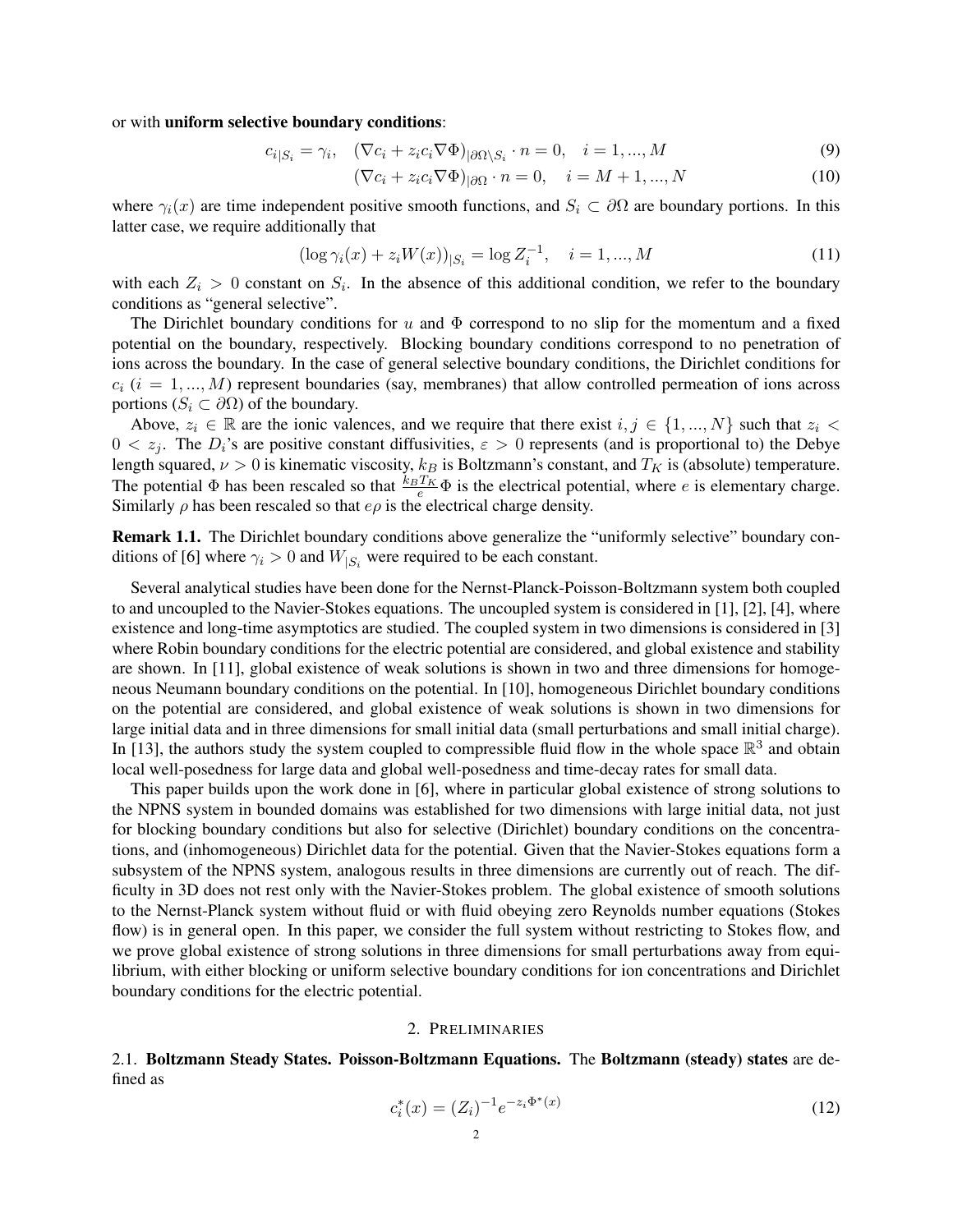where  $Z_i > 0$  are constants, possibly depending on  $\Phi^*$ . The function  $\Phi^*$  is the solution to the semilinear elliptic equation

<span id="page-2-1"></span><span id="page-2-0"></span>
$$
-\varepsilon \Delta \Phi^* = \rho^* \tag{13}
$$

with

$$
\rho^* = \sum_{i=1}^N z_i c_i^* \tag{14}
$$

and boundary condition [\(7\)](#page-0-0). Given a trace  $W \in W^{\frac{3}{2},p}(\partial\Omega)$ , the existence and uniqueness of solutions to [\(12\)](#page-1-0)-[\(14\)](#page-2-0) (the Poisson-Boltzmann equations) in  $W^{2,p}(\Omega)$  is known (see e.g. [6]) and follows from classical semilinear elliptic theory, using variational methods. In particular,  $\Phi^* \in W^{1,\infty}(\Omega)$  if  $p > 3$ .

We note that  $c_i^*$ ,  $\Phi^*$ , together with  $u \equiv 0$ , are steady state solutions of the Nernst-Planck-Navier-Stokes system.

**Remark 2.1.** In the introduction we required that there exist  $i, j \in \{1, ..., N\}$  such that  $z_i < 0 < z_j$ . This condition is required to establish boundedness properties of  $\Phi^*$  (see [6]). This condition does not play a further role in our analysis.

**Remark 2.2.** From the definition, it is clear that  $c_i^*$ ,  $i = 1, ..., N$  are strictly positive quantities. Since these variables represent ion concentrations, their nonnegativity is necessary for them to carry physical meaning. From the equations of the NPNS system, it may not be immediately obvious that  $c_i$ ,  $i = 1, ...N$ , will remain nonnegative given  $c_i(x, 0) \ge 0$ . However, they do indeed remain nonnegative for as long as they are regular, as shown in [6]. Thus, nonnegativity of these quantities are assumed throughout in this paper.

2.2. Energy Functional. The following energy functional was introduced in [6].

$$
\mathcal{E} = \mathcal{E}(c_i, \Phi; c_i^*, \Phi^*) = \int_{\Omega} \left[ \sum_{i=1}^{N} E_i c_i^* + \frac{\varepsilon}{2} |\nabla(\Phi - \Phi^*)|^2 \right] dx \tag{15}
$$

where  $E_i$  is defined as

$$
E_i = \frac{c_i}{c_i^*} \log \left( \frac{c_i}{c_i^*} \right) - \frac{c_i}{c_i^*} + 1.
$$
 (16)

The term  $\sum_i E_i c_i^*$  is the sum of relative entropies (or Kullback-Leibler divergences) relative to fixed Boltzmann states. Relative entropy is a common tool in the literature of probability and information theory; its use in the analysis of scalar PDEs (e.g. Fokker-Planck equations) is also well-established. The use of a sum of relative entropies is not common.

Below we state a slight generalization of the result of [6] that gives the NPNS system a dissipative structure and is the main ingredient for controlling growth of solutions.

<span id="page-2-2"></span>Theorem 2.3. *Given a solution to the NPNS system with blocking or uniform selective boundary conditions, let*  $\&$  *be defined with arbitrary*  $Z_i > 0$ ,  $i = 1, ..., N$  *in the blocking case and with constant*  $Z_i^{-1} = (\gamma_i(x)e^{z_i W(x)})_{|\partial \Omega}, i = 1, ..., M$  and arbitrary  $Z_i > 0, i = M + 1, ..., N$  in the uniform selec*tive case. Then the relation*

$$
\frac{d}{dt}\left[\frac{1}{2k_BT_K}\int_{\Omega}|u|^2\,dx+\mathcal{E}\right] = -\mathcal{D} - \frac{\nu}{k_BT_K}\int_{\Omega}|\nabla u|^2\,dx \le 0\tag{17}
$$

*holds for all*  $t > 0$ *, where* 

<span id="page-2-3"></span>
$$
\mathcal{D} = \sum_{i=1}^{N} D_i \int_{\Omega} c_i \left| \nabla \frac{\delta \mathcal{E}}{\delta c_i} \right|^2 dx.
$$
 (18)

The quantities  $\frac{\delta \mathcal{E}}{\delta c_i}$  are densities of the first variations of  $\mathcal{E}$ . A computation shows that

$$
\frac{\delta \mathcal{E}}{\delta c_i} = \log \left( \frac{c_i}{c_i^*} \right) + z_i (\Phi - \Phi^*) = \log c_i + z_i \Phi + \log Z_i \tag{19}
$$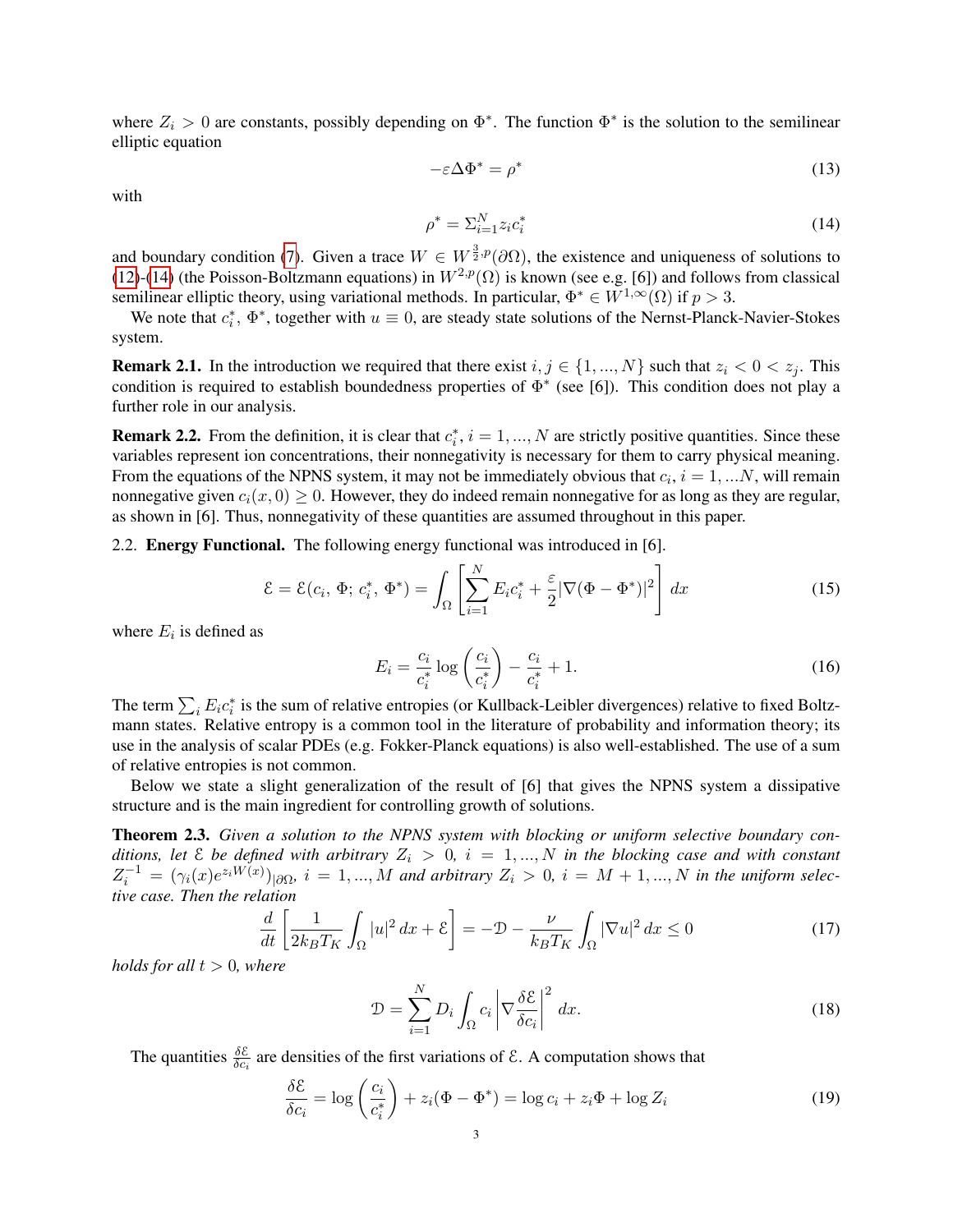where the second equality follows from the definition of  $c_i^*$  [\(12\)](#page-1-0).

**Remark 2.4.** The choice of normalizing constants  $Z_i^{-1} = (\gamma_i(x)e^{z_iW(x)})_{|\partial\Omega}$  in the case of uniform selective boundary conditions ensures that  $c_i^*$ , defined with this normalizing constant, satisfies the prescribed Dirichlet boundary conditions [\(9\)](#page-1-1).

*Proof.* Let  $\Gamma_i$  be smooth time-independent positive functions, and let  $\Phi^*$  be a smooth time independent function that obeys

<span id="page-3-3"></span>
$$
\Phi_{|\partial\Omega}^* = W.\tag{20}
$$

Let us denote by  $\mu_i$  the electro-chemical potential

$$
\mu_i = \log c_i + z_i \Phi \tag{21}
$$

and by  $\mu_i^*$  its analogue

$$
\mu_i^* = \log \Gamma_i + z_i \Phi^*.
$$
 (22)

We note that the Nernst-Planck equations read

<span id="page-3-0"></span>
$$
(\partial_t + u \cdot \nabla)c_i = D_i \text{div}(c_i \nabla \mu_i).
$$
 (23)

We multiply each of the equations [\(23\)](#page-3-0) by

$$
\log\left(\frac{c_i}{\Gamma_i}\right) + z_i(\Phi - \Phi^*) = \mu_i - \mu_i^*
$$
\n(24)

and integrate in  $\Omega$ . On the right hand side we have

<span id="page-3-1"></span>
$$
D_i \int_{\Omega} \operatorname{div} \left( c_i \nabla \mu_i \right) (\mu_i - \mu_i^*) = -D_i \int_{\Omega} c_i \nabla \mu_i \cdot \nabla (\mu_i - \mu_i^*) dx + D_i \int_{\partial \Omega} c_i (\mu_i - \mu_i^*) (n \cdot \nabla \mu_i) dS. \tag{25}
$$

Blocking boundary conditions are precisely  $n \cdot \nabla \mu_i = 0$ . If we select  $\Gamma_i$  such that

<span id="page-3-6"></span>
$$
\Gamma_i(x)_{|S_i} = \gamma_i(x)_{|S_i} \tag{26}
$$

for  $i = 1, \ldots, M$  in the case of selective boundary conditions, then, in view of the fact that  $\Phi - \Phi^*$  vanish at the boundary and the fact that  $\log \left( \frac{c_i}{\Gamma} \right)$  $\Gamma_i$ ) vanish at  $S_i$  for  $i = 1, \ldots, M$ , we have that the boundary contribution in [\(25\)](#page-3-1) vanishes. We have not used the condition [\(11\)](#page-1-2), nor did we use any relation between  $\Phi^*$ and  $\Gamma_i$ . We have thus, for general selective or blocking boudary conditions

<span id="page-3-5"></span>
$$
D_i \int_{\Omega} \text{div} \, (c_i \nabla \mu_i)(\mu_i - \mu_i^*) = -D_i \int_{\Omega} c_i \nabla \mu_i \cdot \nabla (\mu_i - \mu_i^*) dx
$$
  

$$
\leq -\frac{D_i}{2} \int_{\Omega} c_i |\nabla \mu_i|^2 dx + \frac{D_i}{2} \int_{\Omega} c_i |\nabla \mu_i^*|^2 dx.
$$
 (27)

In order to compute the left hand side we observe that

$$
((\partial_t + u \cdot \nabla)c_i) \left(\log\left(\frac{c_i}{\Gamma_i}\right)\right) = (\partial_t + u \cdot \nabla) \left(c_i \log\left(\frac{c_i}{\Gamma_i}\right) - c_i\right) + c_i u \cdot \nabla \log \Gamma_i \tag{28}
$$

and thus we have, after summing in  $i$ 

<span id="page-3-4"></span>
$$
\sum_{i=1}^{N} \int_{\Omega} ((\partial_t + u \cdot \nabla)c_i)(\mu_i - \mu_i^*) dx
$$
\n
$$
= \sum_{i=1}^{N} \int_{\Omega} \left[ (\partial_t + u \cdot \nabla) \left( c_i \log \left( \frac{c_i}{\Gamma_i} \right) - c_i \right) + c_i u \cdot \nabla \log \Gamma_i + ((\partial_t + u \cdot \nabla)\rho)(\Phi - \Phi^*) \right]
$$
\n(29)

where we used  $\sum_{i=1}^{N} z_i c_i = \rho$ . We introduce  $\rho^*$  defined for the purpose of this proof as

<span id="page-3-2"></span>
$$
\rho^* = -\varepsilon \Delta \Phi^* \tag{30}
$$

without any connection to  $\Gamma_i$ . Then we note that

$$
(\partial_t \rho)(\Phi - \Phi^*) = (\partial_t (\rho - \rho^*)) (\Phi - \Phi^*).
$$
\n(31)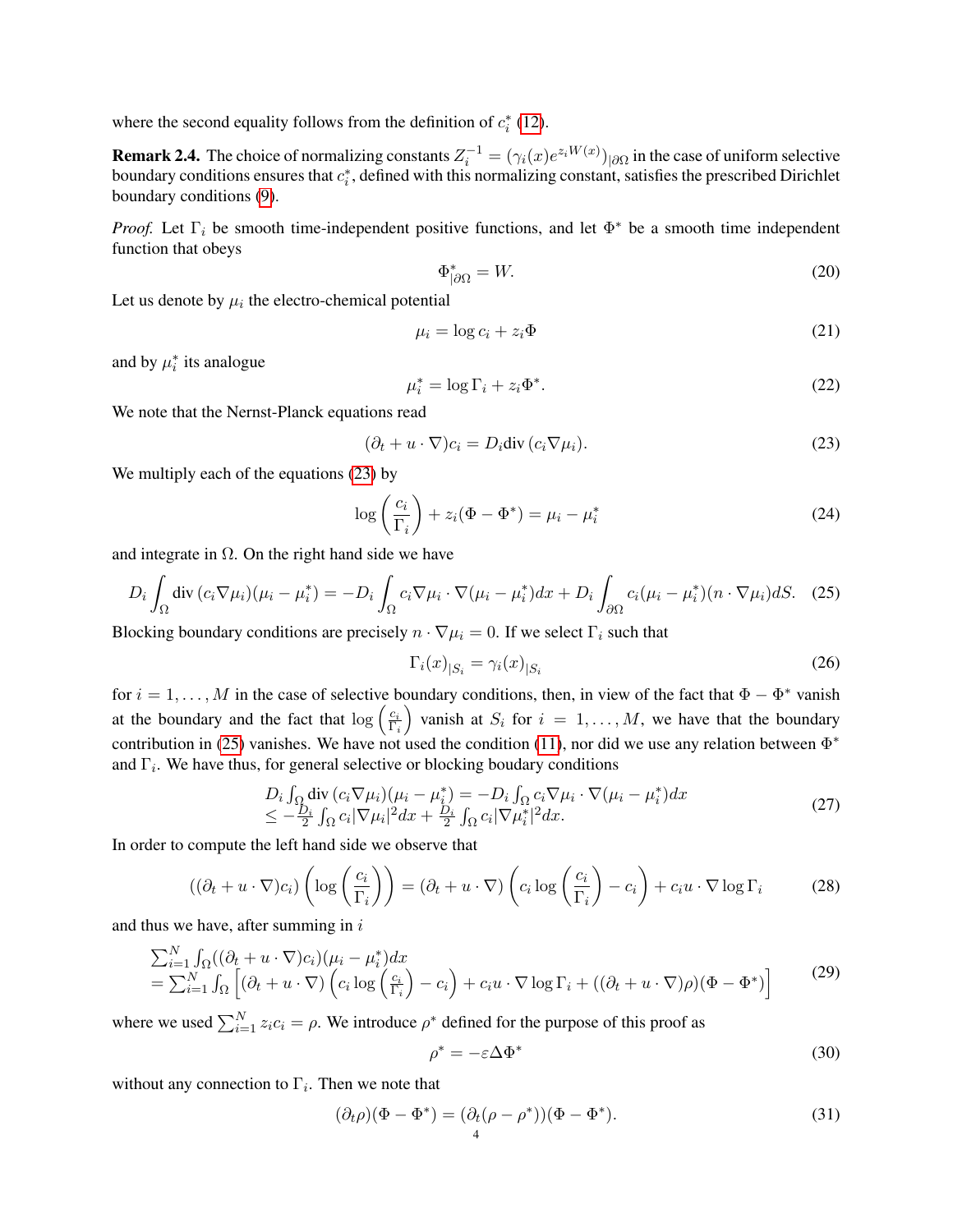Now  $\rho - \rho^* = -\varepsilon \Delta (\Phi - \Phi^*)$  by [\(30\)](#page-3-2), and  $\Phi - \Phi^*$  vanishes at the boundary by [\(20\)](#page-3-3), and therefore, from [\(29\)](#page-3-4) we obtain

$$
\sum_{i=1}^{N} \int_{\Omega} \left( (\partial_t + u \cdot \nabla) c_i \right) (\mu_i - \mu_i^*) dx
$$
\n
$$
= \frac{d}{dt} \int_{\Omega} \left[ \sum_{i=1}^{N} \left( c_i \log \left( \frac{c_i}{\Gamma_i} \right) - c_i \right) + \frac{\varepsilon}{2} |\nabla (\Phi - \Phi^*)|^2 \right] dx
$$
\n
$$
+ \int_{\Omega} \sum_{i=1}^{N} c_i u \cdot \nabla \log(\Gamma_i + z_i \Phi^*) dx + \int_{\Omega} \left[ (u \cdot \nabla) \rho \right] \Phi - (\rho u \cdot \nabla \Phi^* + \Phi^* u \cdot \nabla \rho) ]
$$
\n(32)

where we added and subtracted  $\sum_{i=1}^{N} c_i u \cdot \nabla z_i \Phi^* = \rho u \cdot \nabla \Phi^*$ . In view of the fact that  $\rho u \cdot \nabla \Phi^* + \Phi^* u \cdot \nabla \rho =$  $\nabla \cdot (u \rho \Phi^*)$  and the fact that  $u \cdot \overline{n}$  vanishes at the boundary, the left hand side is

<span id="page-4-0"></span>
$$
\sum_{i=1}^{N} \int_{\Omega} \left( (\partial_t + u \cdot \nabla) c_i \right) (\mu_i - \mu_i^*) dx \n= \frac{d}{dt} \int_{\Omega} \left[ \sum_{i=1}^{N} \left( c_i \log \left( \frac{c_i}{\Gamma_i} \right) - c_i \right) + \frac{\varepsilon}{2} |\nabla (\Phi - \Phi^*)|^2 \right] dx \n+ \int_{\Omega} \sum_{i=1}^{N} c_i u \cdot \nabla \mu_i^* dx + \int_{\Omega} (u \cdot \nabla) \rho \, d\xi.
$$
\n(33)

Putting together the sum of [\(27\)](#page-3-5) and [\(33\)](#page-4-0) we have

$$
\frac{d}{dt}\mathcal{E}_0 = \int_{\Omega} \rho u \cdot \nabla \Phi dx - \sum_{i=1}^N D_i \int_{\Omega} c_i \nabla \mu_i \cdot \nabla (\mu_i - \mu_i^*) dx - \int_{\Omega} \sum_{i=1}^N c_i u \cdot \nabla \mu_i^* dx \n\leq \int_{\Omega} \rho u \cdot \nabla \Phi dx - \sum_{i=1}^N \frac{D_i}{2} \int_{\Omega} c_i |\nabla \mu_i|^2 dx + \sum_{i=1}^N \frac{D_i}{2} \int_{\Omega} c_i |\nabla \mu_i^*|^2 dx - \int_{\Omega} \sum_{i=1}^N c_i u \cdot \nabla \mu_i^* dx.
$$
\n(34)

where

$$
\mathcal{E}_0 = \int_{\Omega} \left[ \sum_{i=1}^{N} \left( c_i \log \left( \frac{c_i}{\Gamma_i} \right) - c_i \right) + \frac{\varepsilon}{2} |\nabla (\Phi - \Phi^*)|^2 \right] dx \tag{35}
$$

We have used only the facts that  $\Gamma_{i|S_i} = \gamma_i$  for  $i = 1, \dots M$ , i.e. [\(26\)](#page-3-6) and [\(20\)](#page-3-3). Now the term  $\int_{\Omega} \rho u \cdot \nabla \Phi dx$ is precisely the term needed to cancel the work of electrical forces in the Navier-Stokes energy balance. We obtain

$$
\begin{split}\n\frac{d}{dt} \left[ \frac{1}{2k_B T_K} \int_{\Omega} |u|^2 dx + \mathcal{E}_0 \right] &= -\frac{\nu}{k_B T_K} \int_{\Omega} |\nabla u|^2 dx - \sum_{i=1}^N D_i \int_{\Omega} c_i \nabla \mu_i \cdot \nabla (\mu_i - \mu_i^*) dx \\
&- \int_{\Omega} \sum_{i=1}^N c_i u \cdot \nabla \mu_i^* dx \\
&\leq -\frac{\nu}{k_B T_K} \int_{\Omega} |\nabla u|^2 dx - \sum_{i=1}^N \frac{D_i}{2} \int_{\Omega} c_i |\nabla \mu_i|^2 dx \\
&+ \sum_{i=1}^N \frac{D_i}{2} \int_{\Omega} c_i |\nabla \mu_i^*|^2 dx - \int_{\Omega} \sum_{i=1}^N c_i u \cdot \nabla \mu_i^* dx.\n\end{split} \tag{36}
$$

This inequality is true for any choices of  $\Gamma_i$  with  $\Gamma_i(x)_{|S_i} = \gamma_i(x)$  for  $i = 1, \ldots, M$ , and  $\Phi^*$  with  $\Phi^*(x)_{|\partial\Omega} = W(x)$ . No relation [\(11\)](#page-1-2) is needed, nor is the Poisson-Boltzmann equation [\(13\)](#page-2-1) required. We note that

$$
\frac{\delta \mathcal{E}_0}{\delta c_i} = \mu_i - \mu_i^*.
$$
\n(37)

In the case of uniform selective boundary conditions we put

$$
\Gamma_i = Z_i^{-1} e^{-z_i \Phi^*} \tag{38}
$$

and observe that the condition [\(11\)](#page-1-2) implies that  $\Gamma_{i|S_i} = \gamma_i$ ., i.e. [\(26\)](#page-3-6) holds. In this case

$$
\mu_i^* = \log Z_i^{-1} \tag{39}
$$

are constant in space,  $\nabla \mu_i^* = 0$ , and thus

$$
\frac{d}{dt}\left[\frac{1}{2k_BT_K}\int_{\Omega}|u|^2dx+\mathcal{E}_0\right] = -\frac{\nu}{k_BT_K}\int_{\Omega}|\nabla u|^2dx-\sum_{i=1}^N D_i\int_{\Omega}c_i|\nabla\mu_i|^2dx.\tag{40}
$$

Remarkably, the Poisson-Boltzmann equation is not needed. If it is satisfied, then  $\Gamma_i = c_i^*$ . This concludes the proof.  $\Box$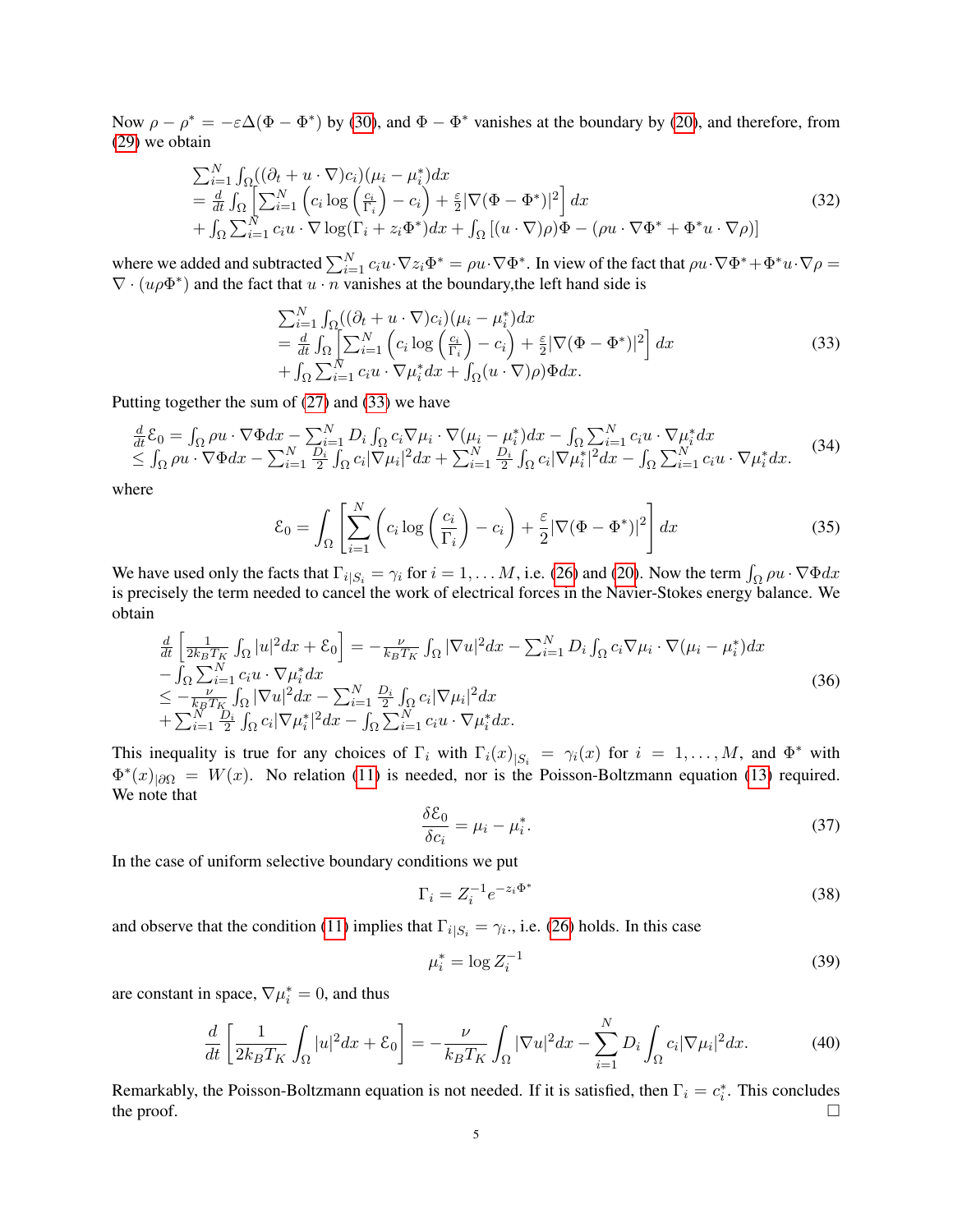2.3. Local Existence. We state below the local existence result given in [6].

<span id="page-5-1"></span>**Theorem 2.5.** Let  $\Omega \subset \mathbb{R}^d$ ,  $d = 2, 3$  be an open bounded domain with smooth boundary. Let  $z_i \in \mathbb{R}$ ,  $1 \leq i \leq N$  and let  $\varepsilon > 0$ ,  $D_i > 0$ ,  $i = 1, ..., N$ . Let  $p = 2q > 2d$ . Then for  $c_i(0) \geq 0$  given in  $W^{2,q}(\Omega)$ ,  $i = 1, ..., N$ ,  $W \in W^{\frac{3}{2}, p}(\partial \Omega)$ , and  $u_0 \in (W^{1,p}(\Omega))^d \cap {\{\nabla \cdot u = 0\}}$ , there exists  $T_0 > 0$  depending only *on the parameters of the of problem*  $\varepsilon, D_i, z_i, \nu, \Omega$ , the initial energy  $\mathcal{E}(t=0)$  and on the norms  $\|c_i(0)\|_p$ ,  $\|W\|_{W^{\frac{3}{2},p}}$ ,  $\|u_0\|_{W^{1,2}}$  such that there exists a unique strong solution of the NPNS system in  $\Omega\times[0,T_0)$  for *either blocking or uniform selective boundary conditions, satisfying*

$$
\sup_{0\leq t
$$

In two dimensions, it suffices to establish uniform bounds for  $||c_i||_p$  to obtain global existence. In three dimensions, in addition to uniform bounds for  $||c_i||_p$ , we must verify or impose certain smallness conditions on initial velocity and forcing to guarantee global regularity for the Navier-Stokes subsystem.

### 3. GLOBAL EXISTENCE FOR SMALL PERTURBATIONS (BLOCKING)

In this section we consider blocking boundary conditions and establish global existence of strong solutions for the NPNS system under a small perturbation condition. For initial conditions close enough to the steady state solutions (Boltzmann states + fluid at rest), we control the solutions for long time to guarantee that blow up does not occur and the local existence and uniqueness theorem guarantees global existence.

3.1. The set-up. As stated in Theorem [2.3,](#page-2-2) for blocking boundary conditions, the dissipation relation [\(17\)](#page-2-3) holds for arbitrary normalizing constants  $Z_i > 0$  in the definition of  $c_i^*$ . We exploit this freedom by selecting

$$
Z_i = \left(\int_{\Omega} c_i(x,0) dx\right)^{-1} \int_{\Omega} e^{-z_i \Phi^*} dx.
$$
 (41)

We observe that from  $(1)$ ,  $(6)$  and  $(8)$ , we have

$$
\frac{d}{dt} \int_{\Omega} c_i(x, t) dx = 0 \Rightarrow \int_{\Omega} c_i(x, t) dx = \int_{\Omega} c_i(x, 0) dx, t \ge 0.
$$
\n(42)

Then, as a consequence for our choice of  $Z_i$ , we have

<span id="page-5-0"></span>
$$
\int_{\Omega} (c_i(x, t) - c_i^*(x)) dx = 0, t \ge 0.
$$

This relation justifies the application of Poincare's inequalities and certain Gagliardo-Nirenberg interpola- ´ tion inequalities to the function  $c_i - c_i^*$ . Similar inequalities will be used for the function  $\nabla (\Phi - \Phi^*)$ , whose integral also vanishes due to Dirichlet boundary conditions.

The choice of  $Z_i$  yields the correct Boltzmann states because in the blocking case, ionic concentrations are conserved [\(42\)](#page-5-0), and we expect long-time behavior  $c_i \rightarrow c_i^*$  (see [6]).

For future reference, we state below the consequence of the dissipation relation [\(17\)](#page-2-3):

$$
\frac{1}{2k_B T_K} \|u(t)\|_2^2 + \mathcal{E}(t) \le \frac{1}{2k_B T_K} \|u_0\|_2^2 + \mathcal{E}(0), \ t \ge 0. \tag{43}
$$

As we will frequently refer to the quantity on the right hand side of the inequality, we shall label it

<span id="page-5-2"></span>
$$
E_K := \frac{1}{2k_B T_K} \|u_0\|_2^2 + \mathcal{E}(0). \tag{44}
$$

Now we may state the main result which gives global existence in three dimensions for small perturbations.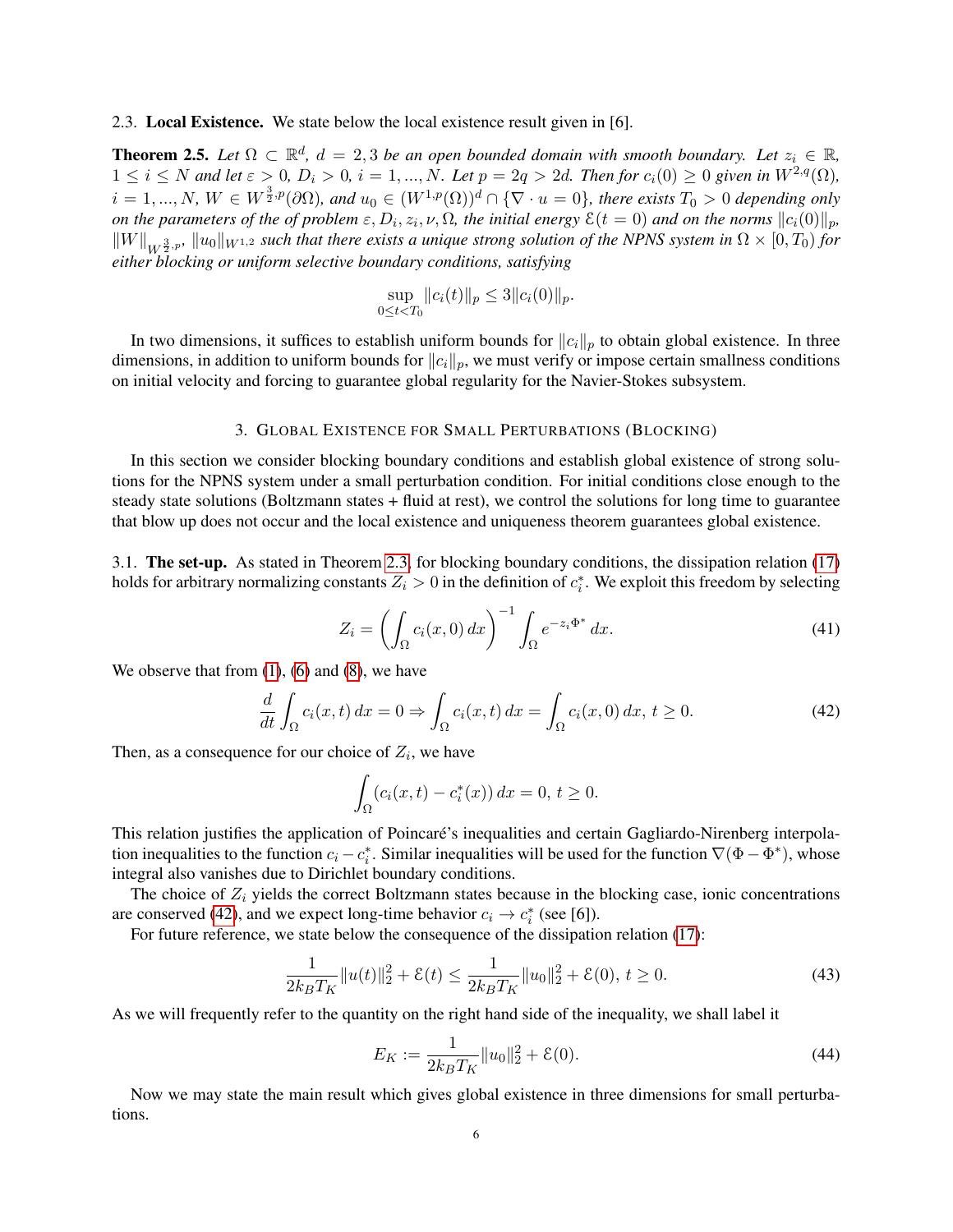<span id="page-6-0"></span>**Theorem 3.1.** Let  $\Omega \subset \mathbb{R}^3$  be an open bounded domain with smooth boundary. Let  $z_i \in \mathbb{R}$ ,  $i = 1, ..., N$ (such that there exist i, j with  $z_i < 0 < z_j$ ), and let  $\varepsilon > 0$ ,  $D_i > 0$ ,  $i = 1, ..., N$ . Let  $p = 2q > 6$ , and *suppose the following initial data are given:*  $c_i(0) \ge 0$  *in*  $W^{2,q}(\Omega)$ ,  $i = 1,...,N$ ,  $W \in W^{\frac{3}{2},p}(\partial \Omega)$ , and  $u_0 \in (W_0^{1,p}$  $\int_0^{1,p}(\Omega))^3\cap\{\nabla\cdot u=0\}.$  Furthermore, assume that the following smallness conditions for the initial *data are satisfied:*

$$
E_K \le \min\{\delta_1, \delta_3\}
$$
  

$$
\sum_{i=1}^N ||c_i(0) - c_i^*||_2^2 \le \delta_2
$$
  

$$
||\nabla u_0||_2 \le \zeta_1
$$

*where the constants*  $\delta_1, \delta_2, \delta_3, \zeta_1$  *(see [\(70\)](#page-8-0), [\(71\)](#page-9-0), [\(87\)](#page-11-0)) depend on the parameters of the problem, boundary data and initial concentrations. Then there exists a unique strong solution of the NPNS system [\(1\)](#page-0-1)-[\(7\)](#page-0-0) with blocking boundary conditions [\(8\)](#page-0-3) in*  $\Omega \times [0, \infty)$ *.* 

3.2. Proof of Theorem [3.1.](#page-6-0) The proof follows from Theorem [2.5](#page-5-1) and the a priori uniform estimates proven below. Our primary and ultimate goal is to uniformly control  $c_i$  in  $L^p$  ( $p > 6$ ).

3.2.1. *Uniform*  $L^{\infty}(L^2)$  *bounds for*  $c_i$ . *Smallness condition. Bounds on*  $\Phi$ . We employ a Grönwall-type argument for the quantity  $||c_i - c_i^*||_2^2$ .

Starting from [\(1\)](#page-0-1) and using the time independence of  $c_i^*$  and the relation

<span id="page-6-2"></span><span id="page-6-1"></span>
$$
\nabla c_i^* = -z_i c_i^* \nabla \Phi^* \tag{45}
$$

which follows from the definition [\(12\)](#page-1-0), we obtain, after adding and subtracting like terms, the following:

$$
\partial_t (c_i - c_i^*) = \nabla \cdot (-u(c_i - c_i^*) - uc_i^* + D_i \nabla (c_i - c_i^*) + z_i D_i (c_i - c_i^*) \nabla (\Phi - \Phi^*) \n+ z_i D_i c_i^* \nabla (\Phi - \Phi^*) + z_i D_i (c_i - c_i^*) \nabla \Phi^*).
$$
\n(46)

Multiplying [\(46\)](#page-6-1) by  $c_i - c_i^*$  and integrating by parts, we obtain

$$
\frac{1}{2}\frac{d}{dt}\int_{\Omega}|c_i - c_i^*|^2 dx + D_i \int_{\Omega} |\nabla (c_i - c_i^*)|^2 dx = I_1 + I_2 + I_3 + I_4 + I_5 \tag{47}
$$

where

$$
I_1 = \int_{\Omega} (c_i - c_i^*) u \cdot \nabla (c_i - c_i^*) dx
$$
  
\n
$$
I_2 = \int_{\Omega} c_i^* u \cdot \nabla (c_i - c_i^*) dx
$$
  
\n
$$
I_3 = -\int_{\Omega} z_i D_i (c_i - c_i^*) \nabla (\Phi - \Phi^*) \cdot \nabla (c_i - c_i^*) dx
$$
  
\n
$$
I_4 = -\int_{\Omega} z_i D_i c_i^* \nabla (\Phi - \Phi^*) \cdot \nabla (c_i - c_i^*) dx
$$
  
\n
$$
I_5 = -\int_{\Omega} z_i D_i (c_i - c_i^*) \nabla \Phi^* \cdot \nabla (c_i - c_i^*) dx
$$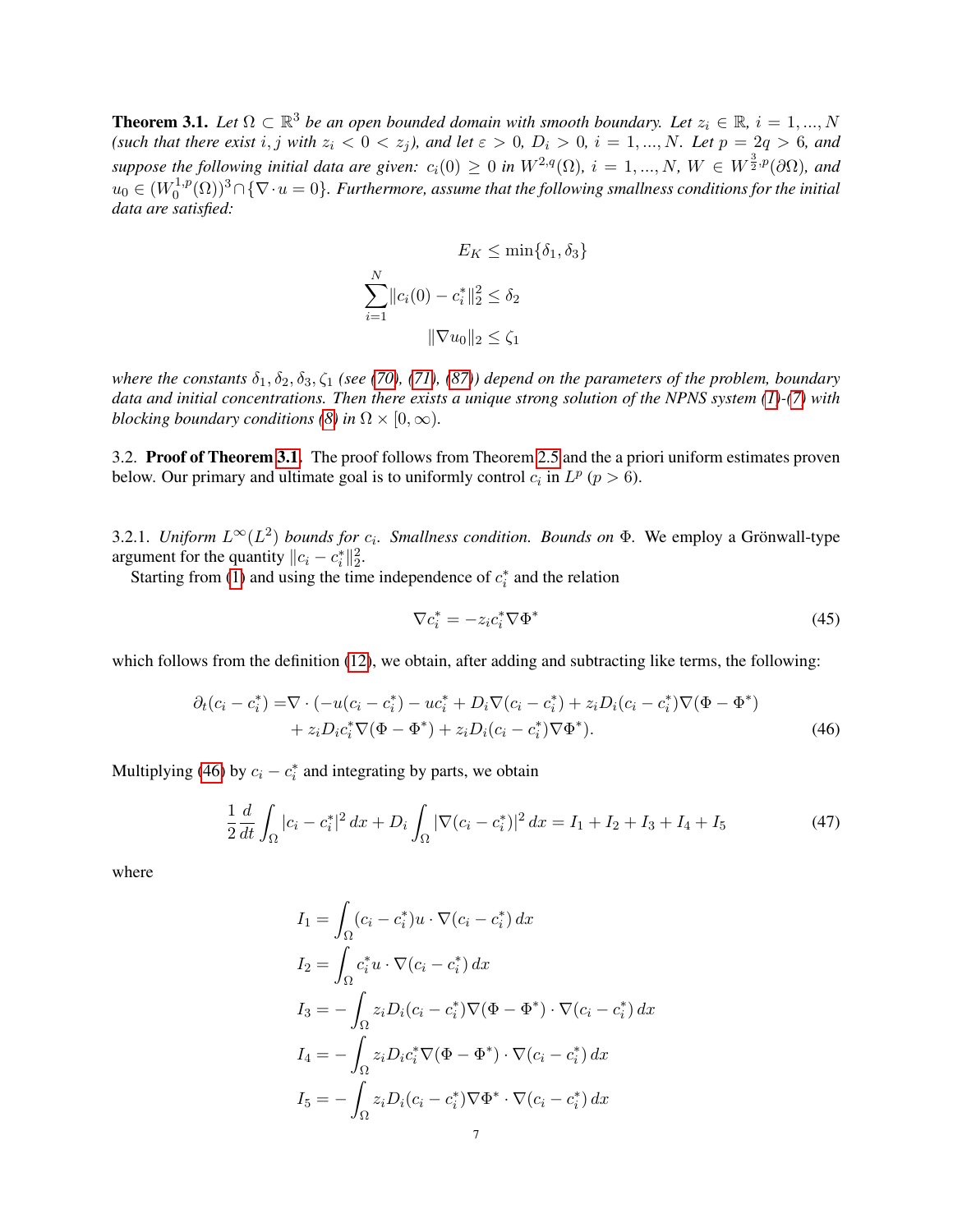No boundary terms occur due to no-slip and blocking boundary conditions. Now we bound each term using elliptic regularity and Hölder, Young's, and interpolation inequalities:

$$
I_{1} = \frac{1}{2} \int_{\Omega} u \cdot \nabla (c_{i} - c_{i}^{*})^{2} dx = -\frac{1}{2} \int_{\Omega} (\nabla \cdot u)(c_{i} - c_{i}^{*})^{2} dx = 0
$$
  
\n
$$
I_{2} \leq ||c_{i}^{*}||_{\infty} ||u||_{2} ||\nabla (c_{i} - c_{i}^{*})||_{2}
$$
  
\n
$$
\leq \epsilon' D_{i} ||\nabla (c_{i} - c_{i}^{*})||_{2}^{2} + C_{2,i} \frac{||c_{i}^{*}||_{\infty}^{2}}{D_{i}} ||u||_{2}^{2}
$$
  
\n
$$
I_{3} \leq D_{i}|z_{i}|| |c_{i} - c_{i}^{*}||_{3} ||\nabla (\Phi - \Phi^{*})||_{6} ||\nabla (c_{i} - c_{i})||_{2}
$$
  
\n
$$
\leq C_{3,i} D_{i} |z_{i}| \varepsilon^{-1} ||\nabla (c_{i} - c_{i}^{*})||_{2}^{\frac{3}{2}} ||c_{i} - c_{i}^{*}||_{2}^{\frac{1}{2}} ||\rho - \rho^{*}||_{2}
$$
  
\n
$$
\leq C_{3,i} D_{i} \max |z_{j}|^{2} \varepsilon^{-1} ||\nabla (c_{i} - c_{i}^{*})||_{2}^{\frac{3}{2}} (\Sigma_{j=1}^{N} ||c_{j} - c_{j}^{*}||_{2}^{2})^{\frac{3}{4}}
$$
  
\n
$$
\leq \epsilon' D_{i} ||\nabla (c_{i} - c_{i}^{*})||_{2}^{2} + C_{3,i} \frac{D_{i} \max_{j} |z_{j}|^{8}}{\varepsilon^{4}} (\Sigma_{j=1}^{N} ||c_{j} - c_{j}^{*}||_{2}^{2})^{3}
$$
  
\n
$$
I_{4} \leq D_{i} |z_{i}|| |c_{i}^{*}||_{\infty} ||\nabla (\Phi - \Phi^{*})||_{2} ||\nabla (c_{i} - c_{i}^{*})||_{2}
$$
  
\n
$$
\leq \epsilon' D_{i} ||\nabla (c_{i} - c_{i}^{*})||_{2}^{2} + C_{
$$

Above, the constants  $C_{j,i}$ ,  $j = 2, 3, 4, 5$ , which may differ from line to line, are ultimately nondimensional. We take  $\epsilon' = 1/8$  and reutrn to [\(47\)](#page-6-2), resulting in the following differential inequality:

$$
\frac{d}{dt} \sum_{i=1}^{N} ||c_i - c_i^*||_2^2 + D \sum_{i=1}^{N} ||\nabla (c_i - c_i^*)||_2^2 \le F(t) + H \left(\sum_{i=1}^{N} ||c_i - c_i^*||_2^2\right)^3 \tag{48}
$$

where

$$
D^{-} = \min_{i} \{D_i\} \tag{49}
$$

$$
D^{+} = \max_{i} \{D_{i}\} \tag{50}
$$

$$
\tilde{C} = \max_{j,i} \{ C_{j,i} \} \tag{51}
$$

$$
z = \max_{i} |z_i| \tag{52}
$$

$$
F(t) = 2N\tilde{C}\left(\beta_1\|u\|_2^2 + \beta_2\|\nabla(\Phi - \Phi^*)\|_2^2 + \beta_3\max_i\|c_i - c_i^*\|_1^2\right)
$$
(53)

$$
H = 2N\tilde{C}\frac{D^+z^8}{\varepsilon^4} \tag{54}
$$

$$
\beta_1 = \frac{\max_i \|c_i^*\|_{\infty}^2}{D^-}
$$
\n(55)

$$
\beta_2 = D^+ z^2 \max_i \|c_i^*\|_{\infty}^2 \tag{56}
$$

$$
\beta_3 = D^+ z^5 \|\nabla \Phi^*\|_{\infty}^5. \tag{57}
$$

<span id="page-7-0"></span>
$$
(58)
$$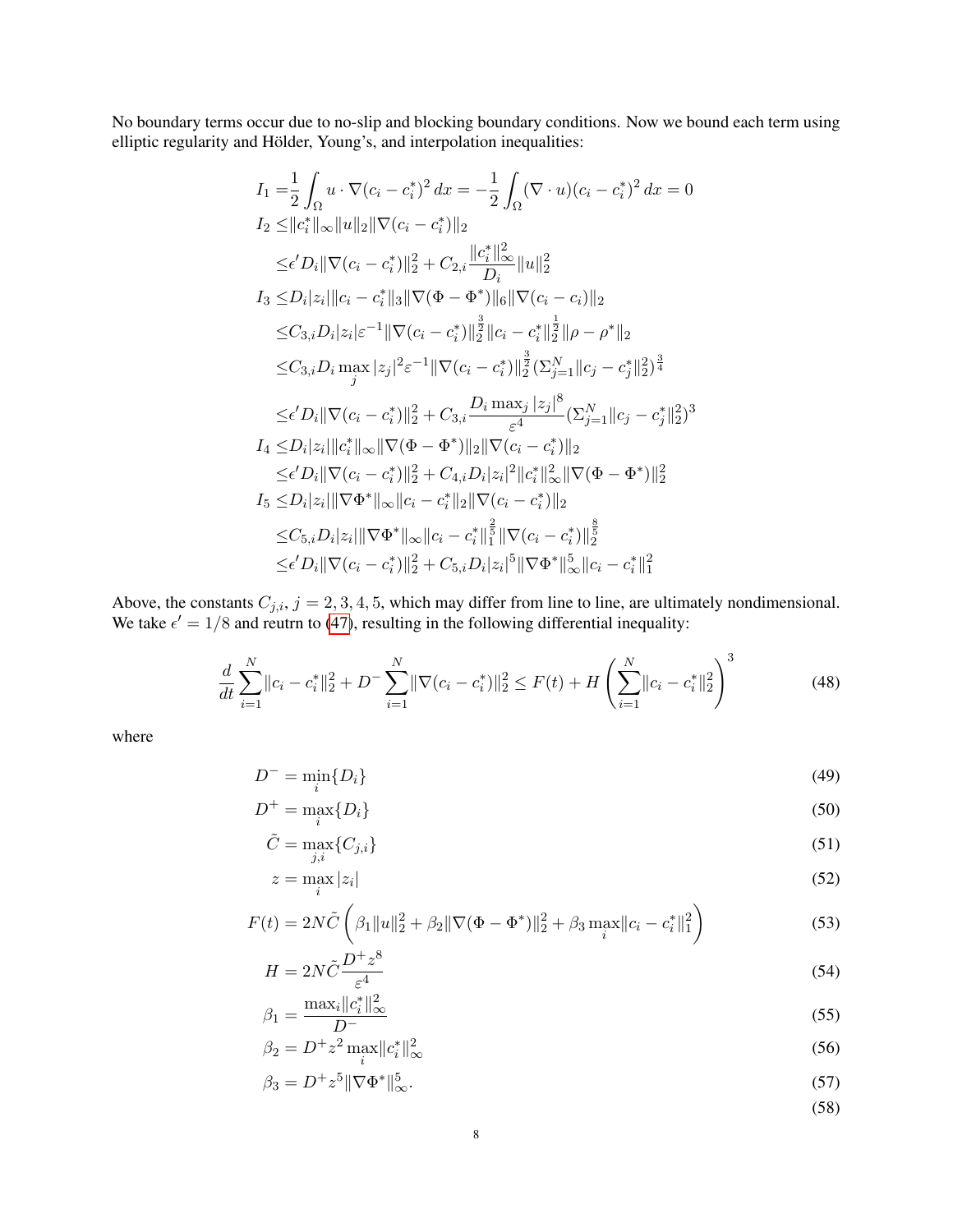One final application of Poincaré's inequality on [\(48\)](#page-7-0) gives us the form of the inequality that we will work with:

<span id="page-8-3"></span>
$$
\frac{dw}{dt} \le F(t) - C_{\Omega}D^{-}w + Hw^{3}
$$
\n(59)

where we have set  $w(t) := \sum_{i=1}^{N} ||c_i(t) - c_i^*||_2^2$ , and  $C_{\Omega}$  is a constant depending on the geometry of  $\Omega$ , with dimensions of inverse length squared.

Looking at the terms that comprise  $F(t)$ , we see that if we are able to bound  $\max_i ||c_i(t) - c_i^*||_1^2$  above by a constant multiple of  $E_K$ , then  $F(t)$  itself may be bounded above by a constant multiple of  $E_K$ . Indeed, we have the following inequality.

<span id="page-8-5"></span>**Lemma 3.2.** *(Csiszar-Kullback inequality, see e.g. [7])* Let  $f, g \in L^1(\Omega)$  *satisfy*  $f \geq 0$ ,  $g > 0$  *and*  $\int_{\Omega} f \, dx = \int_{\Omega} g \, dx = \alpha$ . Then

$$
||f - g||_1^2 \le C\alpha \int_{\Omega} \left( f \log \left( \frac{f}{g} \right) - f + g \right) dx \tag{60}
$$

*for*  $C > 0$  *independent of f, q.* 

Taking  $f = c_i$  and  $g = c_i^*$  from the lemma, we have

$$
\max_{i} ||c_i - c_i^*||_1^2 \le C \max_{i} ||c_i(0)||_1 \max_{i} \int_{\Omega} E_i c_i^* dx \le C \max_{i} ||c_i(0)||_1 E_K.
$$
 (61)

Thus, we have the following bound that follows from the definition of  $F(t)$  and from [\(43\)](#page-5-2), [\(61\)](#page-8-1):

$$
F(t) \leq \widetilde{F} \cdot E_K := 2N\widetilde{C} \max\{2\beta_1 k_B T_K, 2\beta_2/\varepsilon, C\beta_3 \max_i \|c_i(0)\|_1\} E_K
$$
(62)

uniformly in time.

**Proposition 3.3.** Let  $w(t) = \sum_{i=1}^{N} ||c_i(t) - c_i^*||_2^2$ . Suppose the following smallness conditions are satisfied:

<span id="page-8-4"></span><span id="page-8-1"></span>
$$
E_K \leq \delta_1,\tag{63}
$$

$$
w(0) \le \delta_2 \tag{64}
$$

*where the constants*  $\delta_1$  *and*  $\delta_2$  *are given below in [\(70\)](#page-8-0), and [\(71\)](#page-9-0). Then*  $w(t)$  *is bounded above uniformly in time by*  $\tilde{w}$ *, given below in [\(65\)](#page-8-2).* 

*Proof.* As long as

<span id="page-8-2"></span>
$$
w(t) \le \sqrt{\frac{C_{\Omega}D^{-}}{2H}} = \tilde{w}
$$
\n(65)

we have from [\(59\)](#page-8-3) and [\(62\)](#page-8-4)

$$
\frac{dw}{dt} \le \widetilde{F}E_K - \lambda w \tag{66}
$$

with

$$
\lambda = \frac{C_{\Omega}D^{-}}{2} \tag{67}
$$

which results in

$$
w(t) \le w(0)e^{-\lambda t} + \frac{\overline{F}}{\lambda}E_K,
$$
\n(68)

and therefore, if

$$
w(0) + \frac{\widetilde{F}}{\lambda} E_K < \sqrt{\frac{C_\Omega D^-}{2H}} \tag{69}
$$

then [\(65\)](#page-8-2) holds for all time. This is achieved for instance if

<span id="page-8-0"></span>
$$
E_K \le \frac{1}{8\sqrt{2}} \left( C_{\Omega} D^{-} \right)^{\frac{3}{2}} H^{-\frac{1}{2}} \widetilde{F}^{-1} = \delta_1 \tag{70}
$$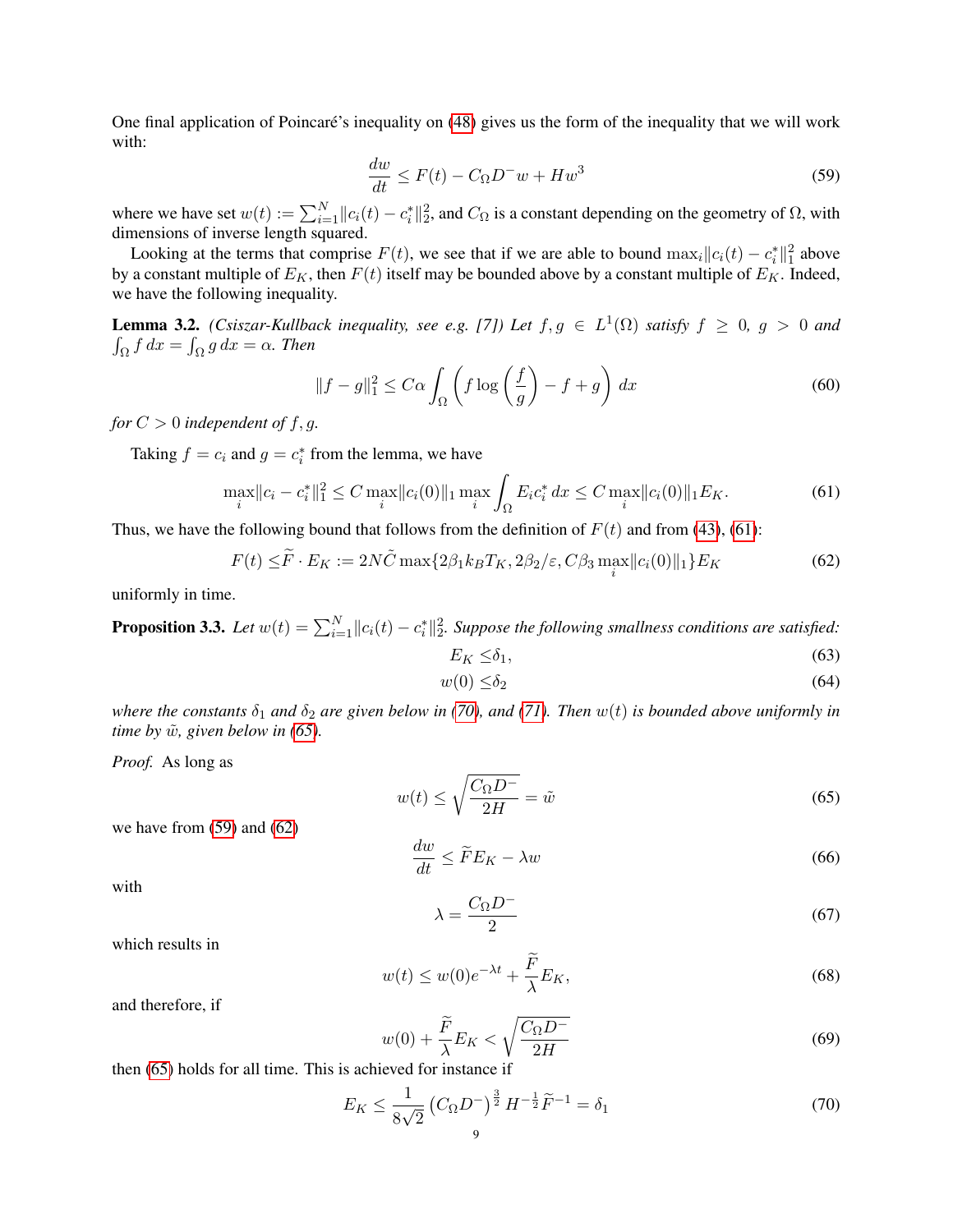and

<span id="page-9-0"></span>
$$
w(0) \le \frac{1}{4\sqrt{2}} \left( C_{\Omega} D^{-} \right)^{\frac{1}{2}} H^{-\frac{1}{2}} = \delta_2. \tag{71}
$$

<span id="page-9-7"></span><span id="page-9-6"></span><span id="page-9-1"></span> $\Box$ 

Two consequences of the uniform  $L^{\infty}(L^2)$  bounds on  $c_i$ , which follow from Sobolev imbeddings and elliptic regularity, are

$$
\|\nabla\Phi(t)\|_6 \le \Gamma_1 \tag{72}
$$

$$
\|\Phi(t)\|_{\infty} \le \Gamma_2 \tag{73}
$$

where  $\Gamma_1$  and  $\Gamma_2$  are independent of time.

<span id="page-9-8"></span>3.2.2. *Uniform*  $L^{\infty}(L^p)$  *bounds for*  $c_i$  *for*  $1 \leq p \leq \infty$ . Using the fact that  $c_i \in L^{\infty}(L^2)$ , it is possible to inductively establish uniform  $L^{\infty}(L^p)$  for all p, both finite and infinite. The following Moser-type iteration was done in [3] and [4].

For  $k = 2, 3, \ldots$ , multiply [\(1\)](#page-0-1) by  $c_i^{2k-1}$  and integrate by parts to obtain

$$
\frac{1}{2k} \frac{d}{dt} \int_{\Omega} c_i^{2k} dx = -(2k-1) \int_{\Omega} -c_i^{2k-1} (u \cdot \nabla c_i) + D_i c_i^{2k-2} |\nabla c_i|^2 + D_i z_i c_i^{2k-1} (\nabla \Phi \cdot \nabla c_i) dx
$$

$$
= -\frac{2k-1}{k^2} D_i \int_{\Omega} |\nabla c_i|^2 dx - \frac{2k-1}{k} D_i \int_{\Omega} z_i c_i^k (\nabla \Phi \cdot \nabla c_i^k) dx. \tag{74}
$$

Now we estimate the second integral on the right by interpolation,

$$
\int_{\Omega} z_i c_i^k (\nabla \Phi \cdot \nabla c_i^k) dx \leq |z_i| \|\nabla \Phi\|_6 \|\nabla c_i^k\|_2 \|c_i^k\|_3
$$
  

$$
\leq \epsilon \|\nabla c_i^k\|_2^2 + C_k \|c_i^k\|_2^2
$$

where  $C_k$  is a constant depending on  $\epsilon, z, \Gamma_1$ , and  $\Omega$ , with dimensions of inverse length squared. Thus returning to [\(74\)](#page-9-1), we see that for an appropriate choice of  $\epsilon$ , we end up with

<span id="page-9-2"></span>
$$
\frac{d}{dt} \|c_i^k\|_2^2 + D_i \|\nabla c_i^k\|_2^2 \le C(k) D_i d_{\Omega}^{-2} \|c_i^k\|_2^2 \tag{75}
$$

where we have factored out  $d_{\Omega}^{-2}$  $\overline{\Omega}^2$  ( $d_{\Omega}$  := diameter of  $\Omega$ ) from the coefficient to make  $C(k)$  nondimensional. It is important to note that the manipulations (a finite number of applications of multiplying/adding rational functions of k) leading to the constant  $C(k) > 0$  are such that  $C(k)$  displays at most polynomial growth with respect to k. In particular, there exist nondimensional constants  $C', m > 0$  depending on  $\Omega$ , z, and  $\Gamma_1$ but independent of k such that  $C(k) \leq C' k^m$  for all  $k \geq 2$ . To go one step further, we may add, say,  $k^m$  to  $C(k)$  without affecting the direction of the inequality in [\(75\)](#page-9-2) so that

$$
k^{m} \le C(k) \le C'' k^{m}, \quad (C'' = C' + 1). \tag{76}
$$

Next, again from interpolation, we have

<span id="page-9-5"></span><span id="page-9-4"></span><span id="page-9-3"></span>
$$
||c_i^k||_2^2 \le \epsilon d_\Omega^2 ||\nabla c_i^k||_2^2 + C_\epsilon d_\Omega^{-3} ||c_i^k||_1^2. \tag{77}
$$

Then for appropriate  $\epsilon = \epsilon(k)$ , [\(75\)](#page-9-2) and [\(77\)](#page-9-3) give us

$$
\frac{d}{dt} \|c_i^k\|_2^2 \le -D_i d_{\Omega}^{-2} \|c_i^k\|_2^2 + C(k) D_i d_{\Omega}^{-5} \|c_i^k\|_1^2 \tag{78}
$$

where  $C(k)$  is modified from before, but still exhibits at most polynomial growth with respect to k (and without loss of generality still satisfies  $(76)$ ).

Now we define

$$
S_k := \max\{d_{\Omega}^3 || c_i(0) ||_{\infty}, d_{\Omega}^{3-\frac{3}{k}} \sup_{t \ge 0} || c_i ||_k\}, \quad k = 1, 2, 3, \dots \tag{79}
$$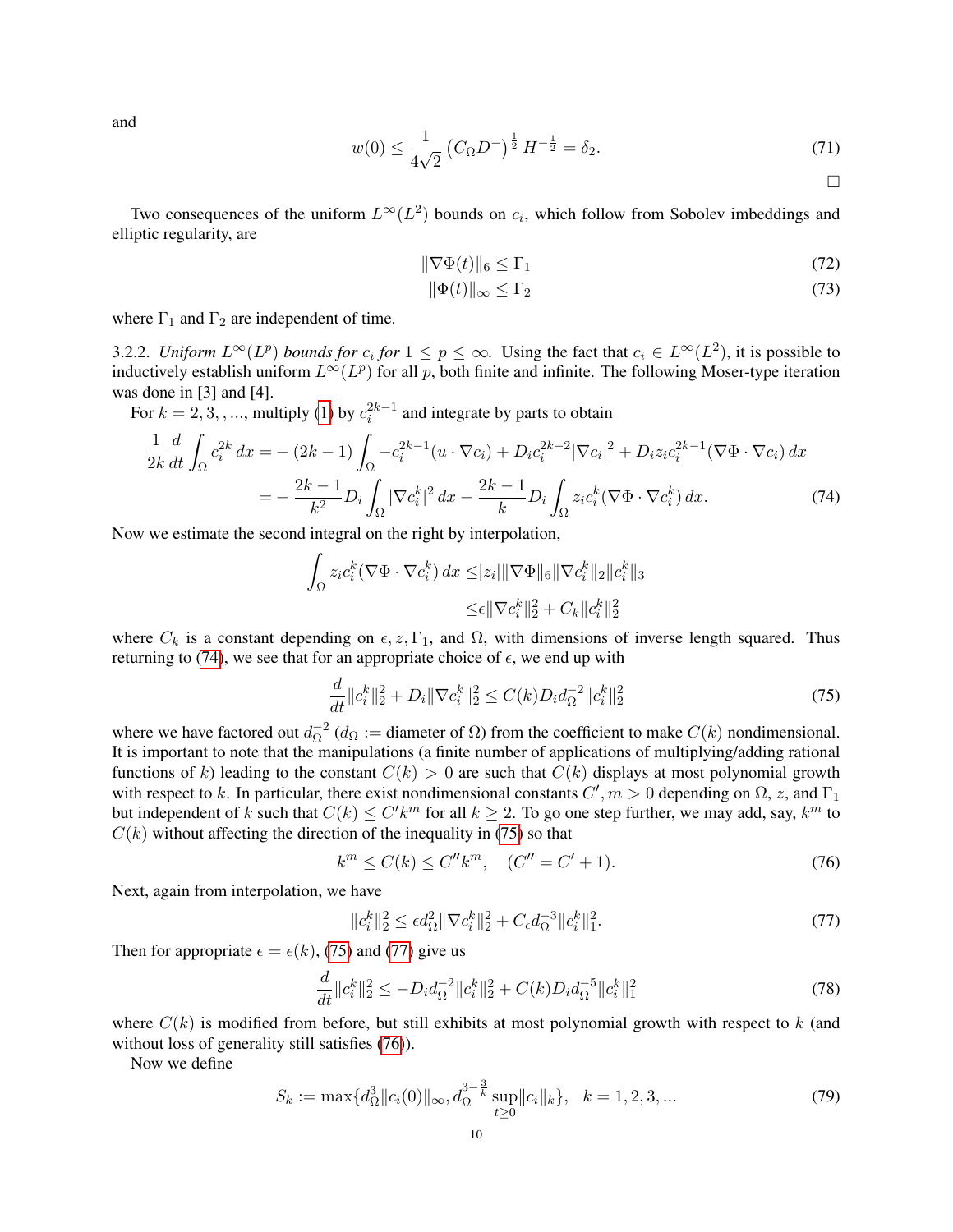which may, a priori, allow for infinite values.

To proceed by induction, we assume that for some k,  $S_k$  is finite. Then from [\(78\)](#page-9-5), a Grönwall argument with integrating factor  $e^{tD_i d_{\Omega}^{-2}}$  gives

$$
||c_i^k||_2^2 \le e^{-tD_i d_{\Omega}^{-2}} ||c_i^k(0)||_2^2 + C(k) d_{\Omega}^{-6k+3} S_k^{2k} \le d_{\Omega}^3 ||c_i(0)||_{\infty}^{2k} + C(k) d_{\Omega}^{-6k+3} S_k^{2k}
$$
  
\n
$$
\Rightarrow d_{\Omega}^{6k-3} ||c_i||_{2k}^{2k} \le d_{\Omega}^{6k} ||c_i(0)||_{\infty}^{2k} + C(k) S_k^{2k} \le d_{\Omega}^{6k} ||c_i(0)||_{\infty}^{2k} + C''k^m S_k^{2k} \le 2C''k^m S_k^{2k}
$$
  
\n
$$
\Rightarrow d_{\Omega}^{3-\frac{3}{2k}} ||c_i||_{2k} \le (2C'')^{\frac{1}{2k}} k^{\frac{m}{2k}} S_k
$$
\n(80)

Thus recursively, we see that  $S_k < \infty$  for all finite k, and since  $(2C'')^{\frac{1}{2k}} k^{\frac{m}{2k}} S_k \ge d_{\Omega}^3 ||c_i(0)||_{\infty}$  we have the relation

$$
S_{2k} = \max \{ d_{\Omega}^3 || c_i(0) ||_{\infty}, d_{\Omega}^{3-\frac{3}{2k}} \sup_{t \ge 0} || c_i ||_{2k} \}
$$
  

$$
\le \max \{ d_{\Omega}^3 || c_i(0) ||_{\infty}, (2C'')^{\frac{1}{2k}} k^{\frac{m}{2k}} S_k \}
$$
  

$$
= (2C'')^{\frac{1}{2k}} k^{\frac{m}{2k}} S_k
$$

for all k. Setting  $k = 2<sup>j</sup>$ , we see that

$$
S_{2^{j+1}} \le (2C'')^{\frac{1}{2^{j+1}}} 2^{\frac{jm}{2^{j+1}}} S_{2^j}
$$
\n(81)

and thus for any  $J \in \mathbb{N}$ , we have

$$
S_{2^J} \le (2C'')^{\alpha} 2^{\beta} S_2 \tag{82}
$$

where  $\alpha := \sum_{j=1}^{\infty} \frac{1}{2^{j}}$  $\frac{1}{2^{j+1}} < \infty$  and  $\beta := \sum_{j=1}^{\infty}$ jm  $\frac{jm}{2^{j+1}} < \infty$ . Since we know that  $S_2$  is finite, letting  $J \to \infty$ completes the proof of the claim that  $||c_i||_{\infty}$  is uniformly bounded in time, and in fact we have

$$
||c_i||_{\infty} \le (2C'')^{\alpha} 2^{\beta} d_{\Omega}^{-3} S_2 =: \Gamma_{\infty}
$$
\n(83)

with  $\Gamma_{\infty}$  independent of time.

3.2.3. *Global regularity for Navier-Stokes subsystem.* For small initial data, classical results (e.g. [5], [8]) show the existence of strong solutions for small inital data and small forcing for Navier-Stokes equations.

To proceed, we first apply the Leray projection onto the momentum equation [\(4\)](#page-0-4)

$$
\partial_t u + \nu Au + B(u, u) = -(k_B T_K) \mathbb{P}(\rho \nabla \Phi) =: \mathbb{P}f. \tag{84}
$$

Above  $\mathbb P$  is the Leray projection operator from  $L^2(\Omega)$  onto  $H = L^2(\Omega) \cap {\nabla \cdot u = 0}$ , and  $A = \mathbb P(-\Delta)$  is the Stokes operator, and  $B(u, v) = \mathbb{P}(u \cdot \nabla v)$  (see [5]). It is well known that conditions

<span id="page-10-1"></span><span id="page-10-0"></span>
$$
\|\nabla u_0\|_2 \le \zeta_1 \tag{85}
$$

$$
\sup_{t\geq 0} \|\mathbb{P}f\|_2 \leq \zeta_2,\tag{86}
$$

result in the global existence and uniqueness of strong solutions of Navier-Stokes equations, i.e. solutions which belong to  $L^{\infty}(0,T;H^1_0(\Omega)) \cap \overline{L}^2(0,T; \mathcal{D}(A))$ . A direct applcation of the these results is not possible because in them the forces  $f(t)$  are given. But the proof of the results (see for instance the proof of Theorem 9.3 in [5]) can be adapted verbatim for our coupled system, as long as we can verify independently conditions [\(86\)](#page-10-0).

The fact that [\(86\)](#page-10-0) is satisfied is due to the remarkable feature of the electrical forcing, which, in steady state is a pure gradient. Indeed, in view of the definition of the Boltzmann states [\(12\)](#page-1-0), [\(14\)](#page-2-0)  $\rho^* \nabla \Phi^* =$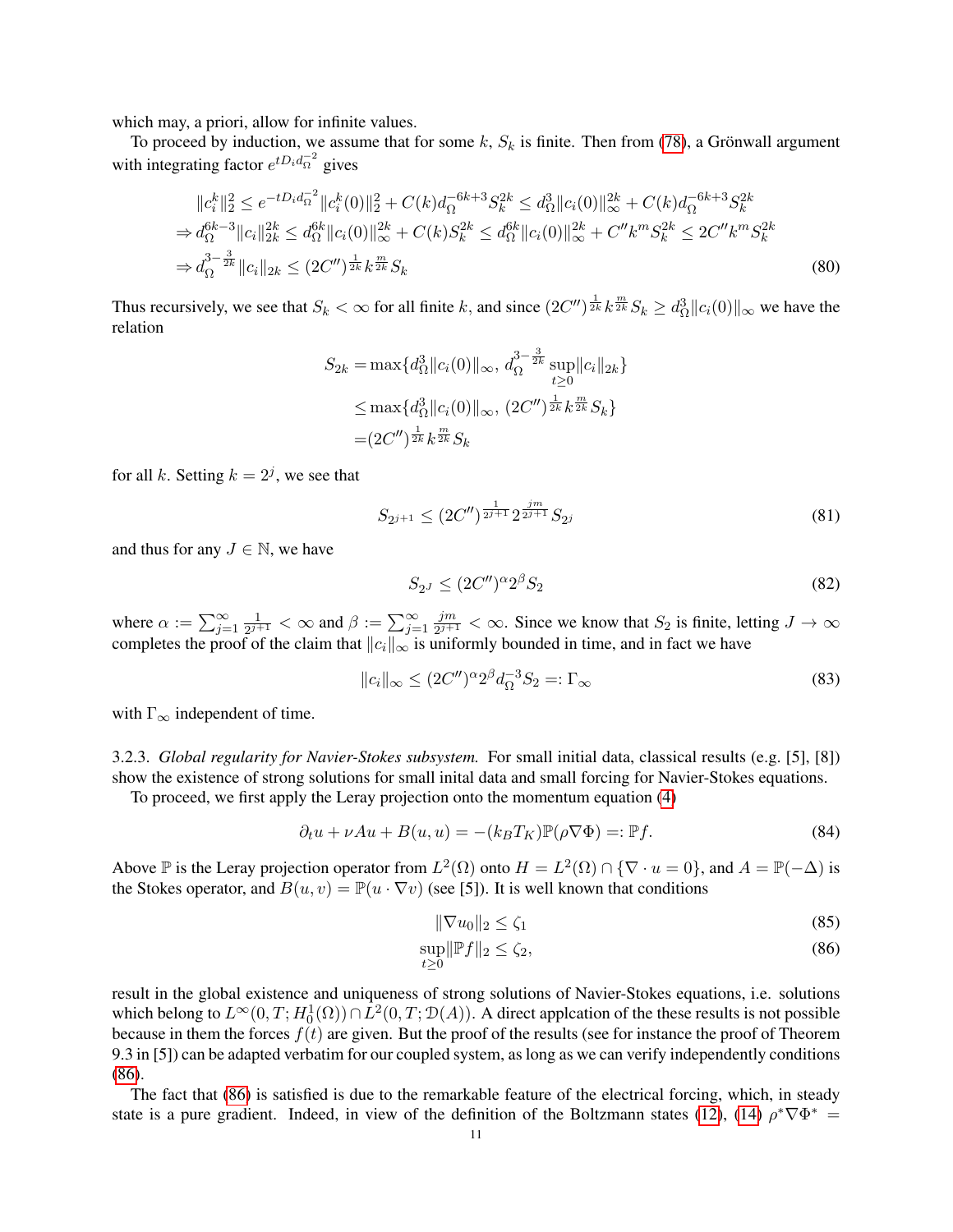$-\nabla(\sum_i c_i^*)$  is a pure gradient, and hence vanishes under  $\mathbb P$ . Thus we obtain,

$$
\begin{aligned} \|\mathbb{P}(\rho \nabla \Phi)\|_2^2 &= \|\mathbb{P}(\rho \nabla \Phi - \rho^* \nabla \Phi^*)\|_2^2 \\ &\le 2\|\rho \nabla (\Phi - \Phi^*)\|_2^2 + 2\|(\rho - \rho^*) \nabla \Phi^*\|_2^2 \\ &\le 2\|\rho\|_\infty^2 \|\nabla (\Phi - \Phi^*)\|_2^2 + 2\|\nabla \Phi^*\|_\infty^2 \|\rho - \rho^*\|_\infty \|\rho - \rho^*\|_1 \\ &\le \max \left\{ 2\|\rho\|_\infty^2 \left(\frac{2}{\varepsilon}\right) E_K, \ 2C^{\frac{1}{2}} Nz \|\nabla \Phi^*\|_\infty^2 \|\rho - \rho^*\|_\infty (\max_i \|c_i(0)\|_1)^{\frac{1}{2}} E_K^{\frac{1}{2}} \right\} \\ &=: \max \{ B_1 E_K, B_2 E_K^{\frac{1}{2}} \} \end{aligned}
$$

where the last inequality follows from [\(43\)](#page-5-2) and [\(61\)](#page-8-1). Thus we see that for

<span id="page-11-0"></span>
$$
E_K \le \min\left\{\frac{\zeta_2^2}{B_1 k_B^2 T_K^2}, \frac{\zeta_2^4}{B_2^2 k_B^4 T_K^4}\right\} =: \delta_3 \tag{87}
$$

condition [\(86\)](#page-10-0) is satisfied. Thus with  $\delta_1, \delta_2, \delta_3, \zeta_1$  given by [\(70\)](#page-8-0), [\(71\)](#page-9-0), [\(87\)](#page-11-0) and [\(85\)](#page-10-1), the proof of Theorem [3.1](#page-6-0) is complete.

# 4. GLOBAL EXISTENCE FOR SMALL PERTURBATIONS (UNIFORM SELECTIVE)

In this section, we consider uniform selective boundary conditions and prove the following result, which extends Theorem [3.1:](#page-6-0)

<span id="page-11-1"></span>**Theorem 4.1.** Let  $\Omega \subset \mathbb{R}^3$  be an open bounded domain with smooth boundary. Let  $z_i \in \mathbb{R}$ ,  $i = 1,...,N$ (such that there exist i, j with  $z_i < 0 < z_j$ ), and let  $\varepsilon > 0$ ,  $D_i > 0$ ,  $i = 1, ..., N$ . Let  $p = 2q > 6$ , and *suppose the following initial data are given:*  $c_i(0) \ge 0$  *in*  $W^{2,q}(\Omega)$ ,  $i = 1,...,N$ ,  $W \in W^{\frac{3}{2},p}(\partial \Omega)$ , and  $u_0 \in (W_0^{1,p}$  $\int_0^{1,p}(\Omega))^3\cap\{\nabla\cdot u=0\}.$  Furthermore, assume that the following smallness conditions for the initial *data are satisfied:*

$$
E_K \le \min\{\delta'_1, \delta'_3\}
$$

$$
\sum_{i=1}^N \|c_i(0) - c_i^*\|_2^2 \le \delta'_2
$$

$$
\|\nabla u_0\|_2 \le \zeta_1
$$

where the constants  $\delta'_1, \delta'_2, \delta'_3, \zeta_1$  depend on the parameters of the problem, boundary data and initial *charges, and*  $c_i^*$  are defined with normalizing constants  $Z_i^{-1} = (\gamma_i(x)e^{z_iW(x)})_{|\partial\Omega}$  for  $i = 1, ..., M$ , and  $Z_i > 0$  arbitrary for  $i = M + 1, ..., N$ . Then there exists a unique strong solution of the NPNS system *[\(1\)](#page-0-1)* $\cdot$ [\(7\)](#page-0-0) with uniform selective boundary conditions [\(9\)](#page-1-1) $\cdot$ [\(11\)](#page-1-2) in  $\Omega \times [0, \infty)$ .

4.1. Proof of Theorem [4.1.](#page-11-1) The main goal is the same as for the blocking case - to establish uniform  $L^p$ bounds on  $c_i$  for  $p > 6$  and then to apply the local existence theorem.

4.1.1. *Uniform*  $L^{\infty}(L^2)$  *bounds for*  $c_i$ . *Smallness condition. Bounds on*  $\Phi$ . The initial estimates in the proof of uniform  $L^\infty(L^2)$  bounds for  $c_i$  follow with little modification from the blocking boundary condition case. Relation [\(47\)](#page-6-2) is obtained without change (uniform selective boundary conditions with our choice of normalizing constants  $Z_i$  ensure that no boundary terms appear from integration by parts). Estimates for  $I_1, I_2, I_4$  (i.e. the estimates that do not require interpolation) are unchanged. For  $I_3$  and  $I_5$ , slight technical modifications are required because interpolation inequalities for  $c_i - c_i^*$ , which is now neither zero trace nor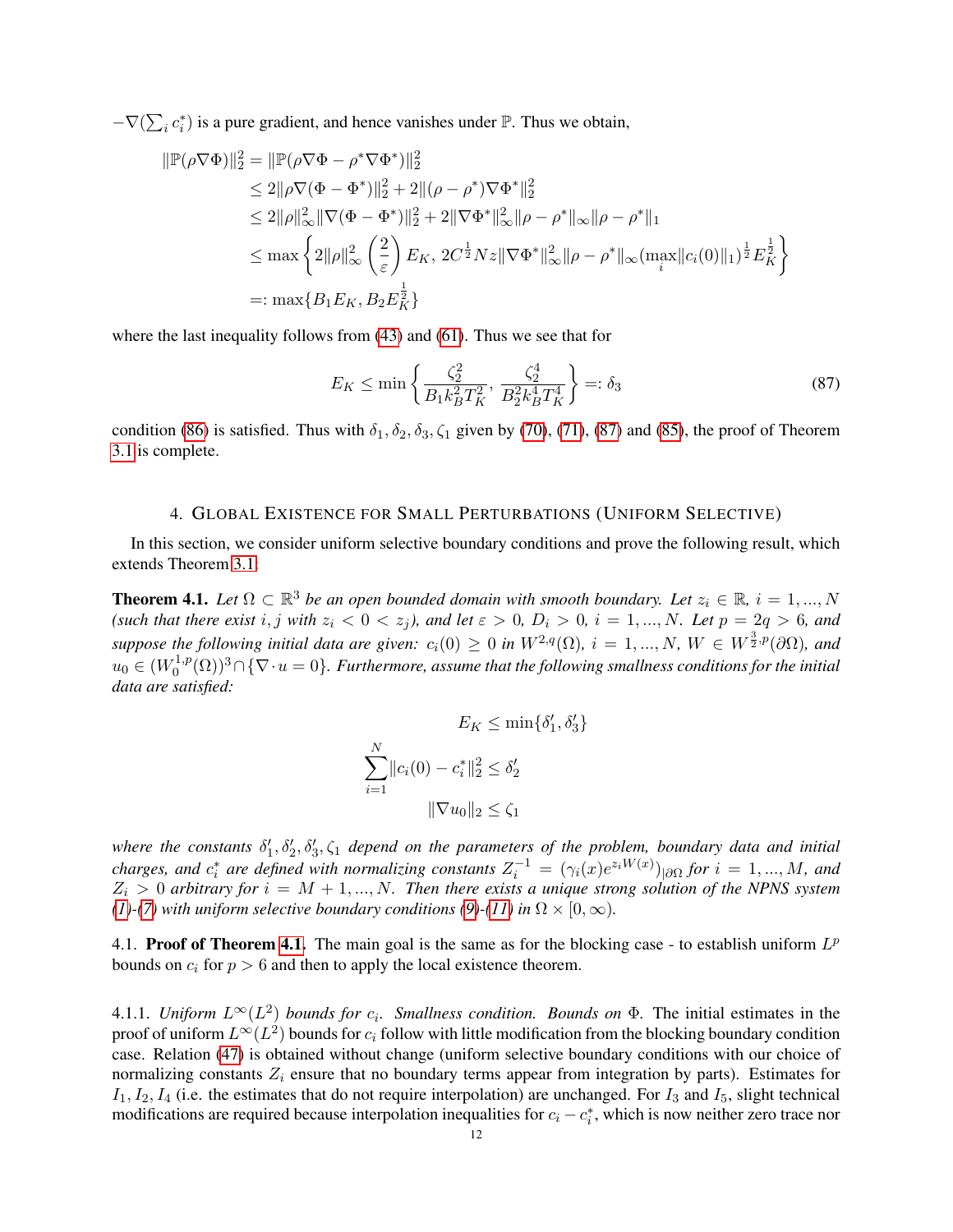zero mean in general, produce extra terms. Thus for  $I_3$  and  $I_5$ , we have

$$
I_{3} \leq D_{i}|z_{i}|||c_{i}-c_{i}^{*}||_{3}||\nabla(\Phi-\Phi^{*})||_{6}||\nabla(c_{i}-c_{i})||_{2}
$$
\n
$$
\leq C_{3,i}D_{i}|z_{i}|\varepsilon^{-1}(d_{\Omega}^{-\frac{1}{2}}||c_{i}-c_{i}^{*}||_{2}+||\nabla(c_{i}-c_{i}^{*})||_{2}^{\frac{1}{2}}||c_{i}-c_{i}^{*}||_{2}^{\frac{1}{2}})||\nabla(c_{i}-c_{i}^{*})||_{2}||\rho-\rho^{*}||_{2}
$$
\n
$$
\leq C_{3,i}D_{i}\max_{j}|z_{j}|^{2}\varepsilon^{-1}(d_{\Omega}^{-\frac{1}{2}}||\nabla(c_{i}-c_{i}^{*})||_{2}\Sigma_{j=1}^{N}||c_{j}-c_{j}^{*}||_{2}^{2}+||\nabla(c_{i}-c_{i}^{*})||_{2}^{\frac{3}{2}}(\Sigma_{j=1}^{N}||c_{j}-c_{j}^{*}||_{2}^{2})^{\frac{3}{4}})
$$
\n
$$
\leq \epsilon'D_{i}||\nabla(c_{i}-c_{i}^{*})||_{2}^{2}+C'_{3,i}\frac{D_{i}\max_{j}|z_{j}|^{4}}{d_{\Omega}\varepsilon^{2}}(\Sigma_{j=1}^{N}||c_{j}-c_{j}^{*}||_{2}^{2})^{2}+C_{3,i}\frac{D_{i}\max_{j}|z_{j}|^{8}}{\varepsilon^{4}}(\Sigma_{j=1}^{N}||c_{j}-c_{j}^{*}||_{2}^{2})^{3}
$$
\n
$$
I_{5}\leq D_{i}|z_{i}|||\nabla\Phi^{*}||_{\infty}||c_{i}-c_{i}^{*}||_{2}||\nabla(c_{i}-c_{i}^{*})||_{2}
$$
\n
$$
\leq C_{5,i}D_{i}|z_{i}|||\nabla\Phi^{*}||_{\infty}(d_{\Omega}^{-\frac{3}{2}}||c_{i}-c_{i}^{*}||_{1}||\nabla(c_{i}-c_{i}^{*})||_{2}+||c_{i}-c_{i}^{*}||_{1}^{\frac{2}{5}}||\nabla(c_{i}-c_{i}^{*})||_{2}^{\frac{8
$$

Thus, as before we take  $\epsilon' = 1/8$  and obtain the following slightly different differential inequality:

$$
\frac{d}{dt} \sum_{i=1}^{N} ||c_i - c_i^*||_2^2 + D \sum_{i=1}^{N} ||\nabla (c_i - c_i^*)||_2^2 \le K(t) + G \left(\sum_{i=1}^{N} ||c_i - c_i^*||_2^2\right)^2 + H \left(\sum_{i=1}^{N} ||c_i - c_i^*||_2^2\right)^3
$$
\n(88)

where

$$
K(t) = 2N\tilde{C}\left(\beta_1\|u\|_2^2 + \beta_2\|\nabla(\Phi - \Phi^*)\|_2^2 + \beta_3'\max_i\|c_i - c_i^*\|_1^2\right)
$$
(89)

$$
G = 2N\tilde{C}_3 \frac{D^+ z^4}{d\Omega \varepsilon^2} \tag{90}
$$

$$
\tilde{C}_3 = \max_i \{ C'_{3,i} \} \tag{91}
$$

$$
\beta_3' = D^+(d_{\Omega}^{-3}|z_i|^2 \|\nabla \Phi^*\|_{\infty}^2 + z^5 \|\nabla \Phi^*\|_{\infty}^5)
$$
\n(92)

and all other constants remain unchanged from the blocking case. Then, an application of Poincaré's inequality finally gives us

<span id="page-12-3"></span>
$$
\frac{dw}{dt} \le K(t) - C_{\Omega}D^{-}w + Gw^{2} + Hw^{3}
$$
\n(93)

where w is defined as before. The goal is once again to control the size of  $K(t)$  with that of  $E_K$ . However, Lemma [3.2](#page-8-5) is not applicable as we no longer have  $||c_i||_1 = ||c_i^*||_1$  in general. At this point it becomes necessary to invoke a slightly more involved result, referred to as the generalized Csiszar-Kullback inequality [12].

<span id="page-12-1"></span>**Lemma 4.2.** *Suppose*  $(\Omega, \Sigma, \mu)$  *is a measure space and*  $\mu$  *is a probability measure. Furthermore, assume*  $g \in L^1(d\mu)$  is strictly positive a.e. and  $||g||_1 = 1$ . Then for all  $f \in L^1(d\mu)$  such that  $f \geq 0$  a.e., we have *the inequality*

$$
0 \le (1 + \|f - g\|_1)(\log(1 + \|f - g\|_1) - 1) + 1 \le \int_{\Omega} f \log\left(\frac{f}{g}\right) - f + g \, d\mu. \tag{94}
$$

It is clear that by scaling, upon modifying [\(94\)](#page-12-0) accordingly, we may relax the assumptions that  $\mu(\Omega) = 1$ and  $||g||_1 = 1$ . Then, from Lemma [4.2,](#page-12-1) taking  $f = c_i$  and  $g = c_i^*$  we find that while  $||c_i - c_i^*||_1$  is not bounded above by  $E_K$  as straightforwardly as in [\(61\)](#page-8-1), it is nonetheless true that for all  $\epsilon > 0$  there exists  $\delta > 0$  such that

<span id="page-12-2"></span><span id="page-12-0"></span>
$$
E_K \le \delta \Rightarrow \max_i \sup_{t \ge 0} \|c_i - c_i^*\|_1 \le \epsilon \tag{95}
$$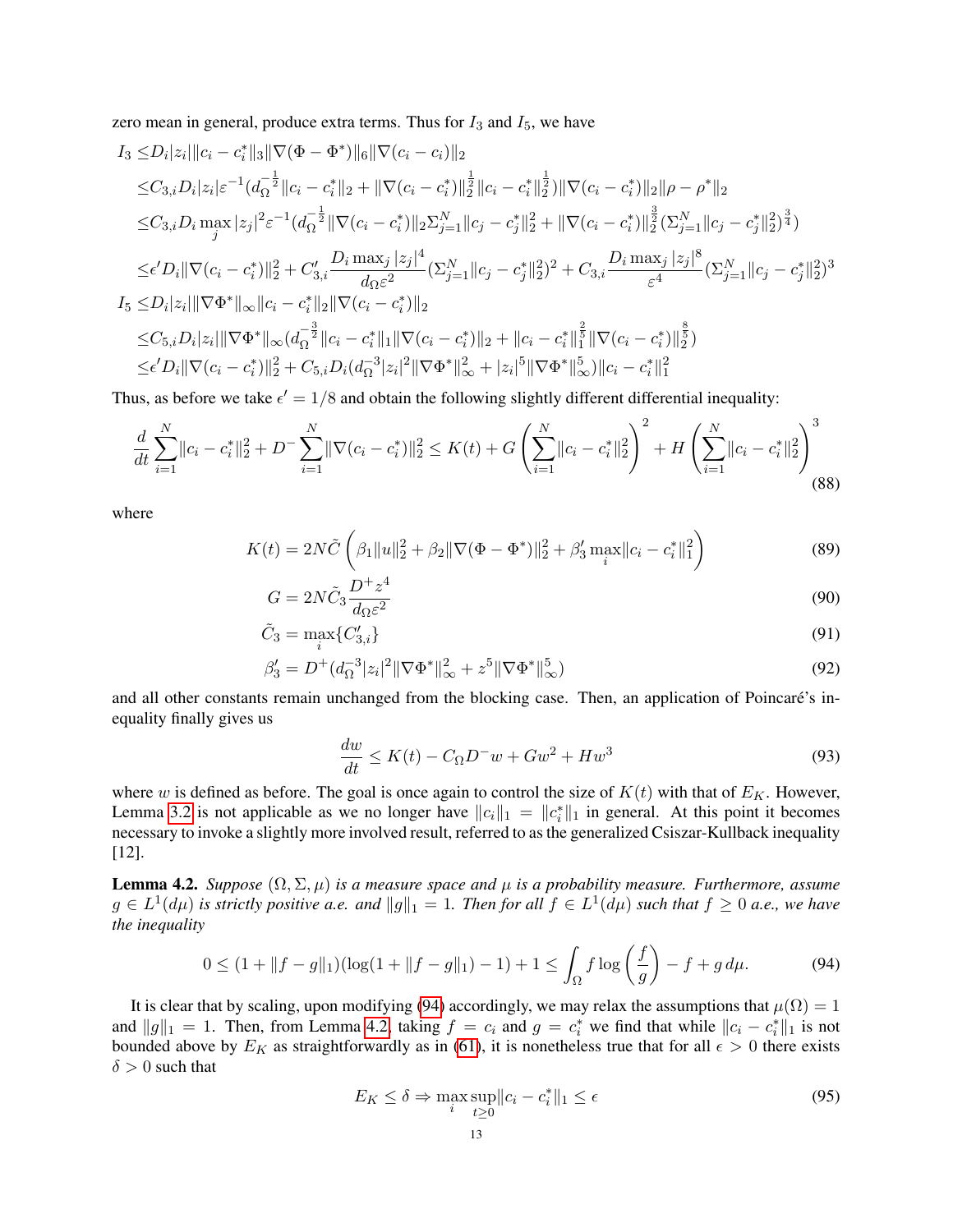and this is sufficient for our needs. We may then conclude using [\(43\)](#page-5-2) and [\(95\)](#page-12-2) that for any  $\epsilon > 0$  there exists  $\delta_1' = \delta_1'(\epsilon)$  such that

$$
E_K \le \delta_1' \Rightarrow \sup_{t \ge 0} K(t) \le \epsilon. \tag{96}
$$

Then, as before, as long as

<span id="page-13-1"></span>
$$
Gw + Hw^2 \le \frac{1}{2}C_{\Omega}D^-\tag{97}
$$

we have that

<span id="page-13-5"></span>
$$
\frac{dw}{dt} \le \epsilon - \lambda w \tag{98}
$$

with  $\lambda = \frac{1}{2}C_{\Omega}D^{-}$  as before, and hence

<span id="page-13-0"></span>
$$
w(t) \le w(0) + \frac{\epsilon}{\lambda} \tag{99}
$$

Then, as before, there exists  $\delta_2' > 0$  such that by taking

<span id="page-13-6"></span>
$$
w(0) \le \delta_2' \tag{100}
$$

and  $\epsilon$  small enough, we guarantee that the inequality [\(99\)](#page-13-0) implies [\(97\)](#page-13-1) and consequently there exists  $\tilde{w} > 0$ such that

<span id="page-13-3"></span>
$$
\sup_{t\geq 0} w(t) \leq \tilde{w}.\tag{101}
$$

A consequence of the uniform  $L^{\infty}(L^2)$  bound, which follows from [\(88\)](#page-12-3), is

$$
\int_{t_0}^{t_0+\tau} \|\nabla c_i(t)\|_2^2 dt \le \chi_2(1+\tau), \ \ i=1,...,N
$$
\n(102)

where  $\chi_2$  depends on initial conditions, boundary data, and parameters of the system, but is independent of  $t_0$ .

Lastly we remark that now we also have at our disposal the bounds [\(72\)](#page-9-6), [\(73\)](#page-9-7).

4.1.2. *Local uniform*  $L^{\infty}(L^p)$  *bounds for*  $c_i$  *for*  $1 \leq p < \infty$ . It is at this step that the analysis largely differs from that in the blocking case. As a preliminary step before showing uniform  $L^{\infty}(L^p)$  bounds, we start by showing *local* uniform bounds (see [\(109\)](#page-14-0)). We first proceed similarly to the start of subsection [3.2.2.](#page-9-8) Integrating [\(1\)](#page-0-1) against  $c_i^{k-1} - (c_i^*)^{k-1}$  ( $k \ge 3$ ) we obtain

$$
\frac{1}{k} \frac{d}{dt} \int_{\Omega} c_i^k - kc_i (c_i^*)^{k-1} dx = - \int_{\Omega} (-uc_i + D_i \nabla c_i + z_i D_i c_i \nabla \Phi) \cdot \nabla c_i^{k-1} dx \n- \int_{\Omega} (-uc_i + D_i \nabla c_i + z_i D_i c_i \nabla \Phi) \cdot \nabla (c_i^*)^{k-1} dx \n\leq - D_i \frac{4(k-1)}{k^2} \int_{\Omega} |\nabla c_i^{\frac{k}{2}}|^2 dx - z_i D_i \frac{2(k-1)}{k} \int_{\Omega} c_i^{\frac{k}{2}} \nabla \Phi \cdot \nabla c_i^{\frac{k}{2}} dx \n+ \alpha_k (1 + \|\nabla c_i\|_2^2)
$$
\n(103)

where  $\alpha_k$  depends on k, bounds on  $c_i^*$ , uniform  $L^{\infty}(L^2)$  bounds on u,  $c_i$  and  $\nabla \Phi$ , and parameters of the system. The second integral in the last inequality is estimated using Hlder inequality, interpolation and [\(72\)](#page-9-6):

$$
\int_{\Omega} c_i^{\frac{k}{2}} \nabla \Phi \cdot \nabla c_i^{\frac{k}{2}} dx \leq \|c_i^{\frac{k}{2}}\|_3 \|\nabla \Phi\|_6 \|\nabla c_i^{\frac{k}{2}}\|_2 \tag{104}
$$

<span id="page-13-4"></span><span id="page-13-2"></span>
$$
\leq \epsilon \|\nabla c_i^{\frac{k}{2}}\|_2^2 + C_k \|c_i^{\frac{k}{2}}\|_2^2. \tag{105}
$$

Then, choosing  $\epsilon$  appropriately and possibly modifying  $\alpha_k$ , we obtain from [\(103\)](#page-13-2) after rearranging:

$$
\frac{d}{dt} \|c_i^{\frac{k}{2}}\|_2^2 + \|\nabla c_i^{\frac{k}{2}}\|_2^2 \le \alpha_k (\|c_i^{\frac{k}{2}}\|_2^2 + \|\nabla c_i\|_2^2 + \frac{d}{dt}G(t) + 1) \tag{106}
$$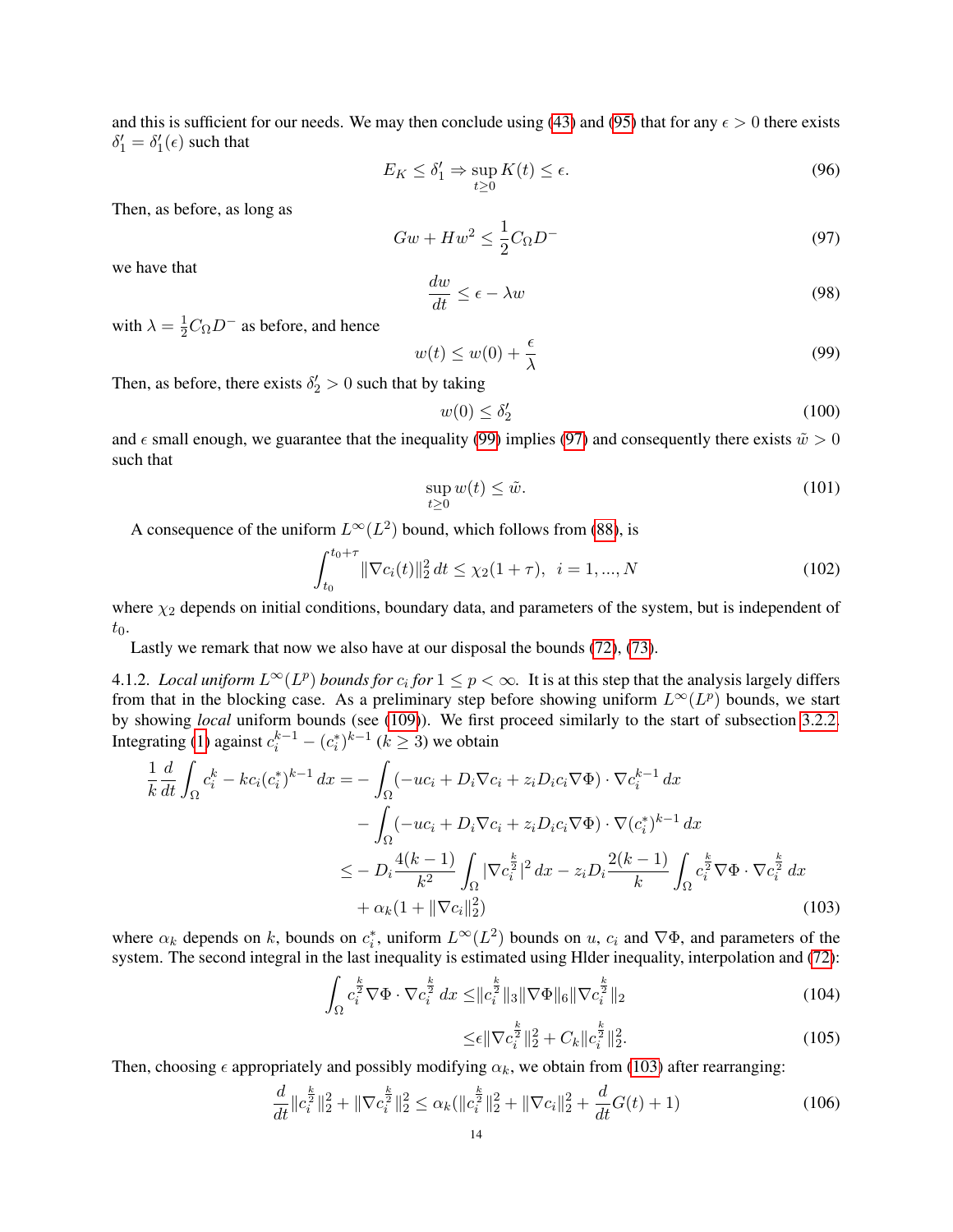where we have defined

$$
G(t) := \int_{\Omega} c_i(t) (c_i^*)^{k-1} dx.
$$
 (107)

Then, setting  $X(t) := \|c_i^{\frac{k}{2}}\|_2^2$  and using [\(102\)](#page-13-3), we use a Grönwall argument with integrating factor  $e^{-\alpha_k t}$ and restricting ourselves to the time range  $(t_0, t_0 + \tau)$ :

$$
\frac{d}{dt}(X(t)e^{-\alpha_k t}) = e^{-\alpha_k t}(X'(t) - \alpha_k X(t)) \le \alpha_k e^{-\alpha_k t_0}(\|\nabla c_i\|_2^2 + \frac{d}{dt}G(t) + 1)
$$
\n
$$
\Rightarrow X(t_0 + \tau)e^{-\alpha_k (t_0 + \tau)} \le X(t_0)e^{-\alpha_k t_0} + \alpha_k e^{-\alpha_k t_0}(2\chi_2(1 + \tau) + G(t_0 + \tau) - G(t_0))
$$
\n
$$
\Rightarrow X(t_0 + \tau) \le A_k(X(t_0) + 1)e^{(1 + \alpha_k)\tau}
$$
\n(108)

where in the last implication we used the fact that  $G(t)$  is bounded independent of time and the inequality  $\tau \leq e^{\tau}$ , and  $A_k$  depends on bounds on  $G$ ,  $\alpha_k$  and  $\chi_2$ . Thus we have shown that for each  $k \geq 3$ , there exists a constant  $B_k$  independent of  $t_0$  such that

$$
\sup_{t_0 \le t \le t_0 + \tau} \|c_i(t)\|_k \le e^{B_k(1+\tau)} (1 + \|c_i(t_0)\|_k). \tag{109}
$$

4.1.3. *Local uniform*  $L^1(L^6)$  *bounds for*  $c_i$ . The local uniform bound [\(102\)](#page-13-3) together with the embedding  $H^1(\Omega) \hookrightarrow L^6(\Omega)$  gives us

<span id="page-14-1"></span><span id="page-14-0"></span>
$$
\int_{t_0}^{t_0+\tau} ||c_i||_6 dt \le \eta_6(1+\tau)
$$
\n(110)

with  $\eta_6$  not depending on  $t_0$ .

4.1.4. *Uniform*  $L^{\infty}(L^p)$  *bounds for*  $c_i$  *for*  $p \leq 18$ . It turns out that with the following uniform Grönwall lemma, the bounds [\(109\)](#page-14-0) and [\(110\)](#page-14-1) give us uniform  $L^{\infty}(L^6)$  bounds (this lemma is also used extensively in [6] for essentially the same purpose).

**Lemma 4.3.** *(Uniform Grönwall Lemma) Let*  $r : \mathbb{R}^+ \to \mathbb{R}^+$  *be nondecreasing, and suppose that*  $0 \leq$  $f(t) \in L^{1}_{loc}([0, T])$  *satisfies, for all*  $[t_0, t_0 + \tau] \subset [0, T]$ *,* 

$$
\sup_{t_0 \le t \le t_0 + \tau} f(t) \le r(f(t_0))e^{c_1(1+\tau)} \tag{111}
$$

$$
\int_{t_0}^{t_0+\tau} f(t) dt \le c_2 (1+\tau) \tag{112}
$$

*with constants*  $c_1, c_2 > 0$  *independent of*  $t_0$ *. Then there exists*  $c_\tau > 0$ *, depending on*  $\tau$  *and*  $f(0)$ *, such that* 

<span id="page-14-4"></span><span id="page-14-3"></span><span id="page-14-2"></span>
$$
\sup_{0 \le t \le T} f(t) \le c_{\tau}.\tag{113}
$$

**Remark 4.4.** In the lemma above,  $\tau$  is a *fixed* time increment and the dependence of  $c_{\tau}$  on  $\tau$  should not be mistaken with dependence on time (i.e.  $T$ ). That is, [\(113\)](#page-14-2) is indeed a uniform in time bound.

*Proof.* (adapted from [6]) Taking  $t_0 = 0$  and replacing  $\tau$  with  $\tau/2$  in [\(112\)](#page-14-3), Chebyshev's inequality tells us

$$
\mu({t \in [0, \tau/2] : f(t) \ge 4c_2(1+\tau)/\tau}) \le \tau/4
$$
\n(114)

where  $\mu$  is the Lebesgue measure on R. Since  $\{t \in [0, \tau/2] : f(t) \geq 4c_2(1+\tau)/\tau\}$  has strictly less than full measure on [0,  $\tau/2$ ], there exists  $t_0 \in [0, \tau/2]$  such that

<span id="page-14-5"></span>
$$
f(t_0) \le \frac{4c_2(1+\tau)}{\tau}.
$$
\n(115)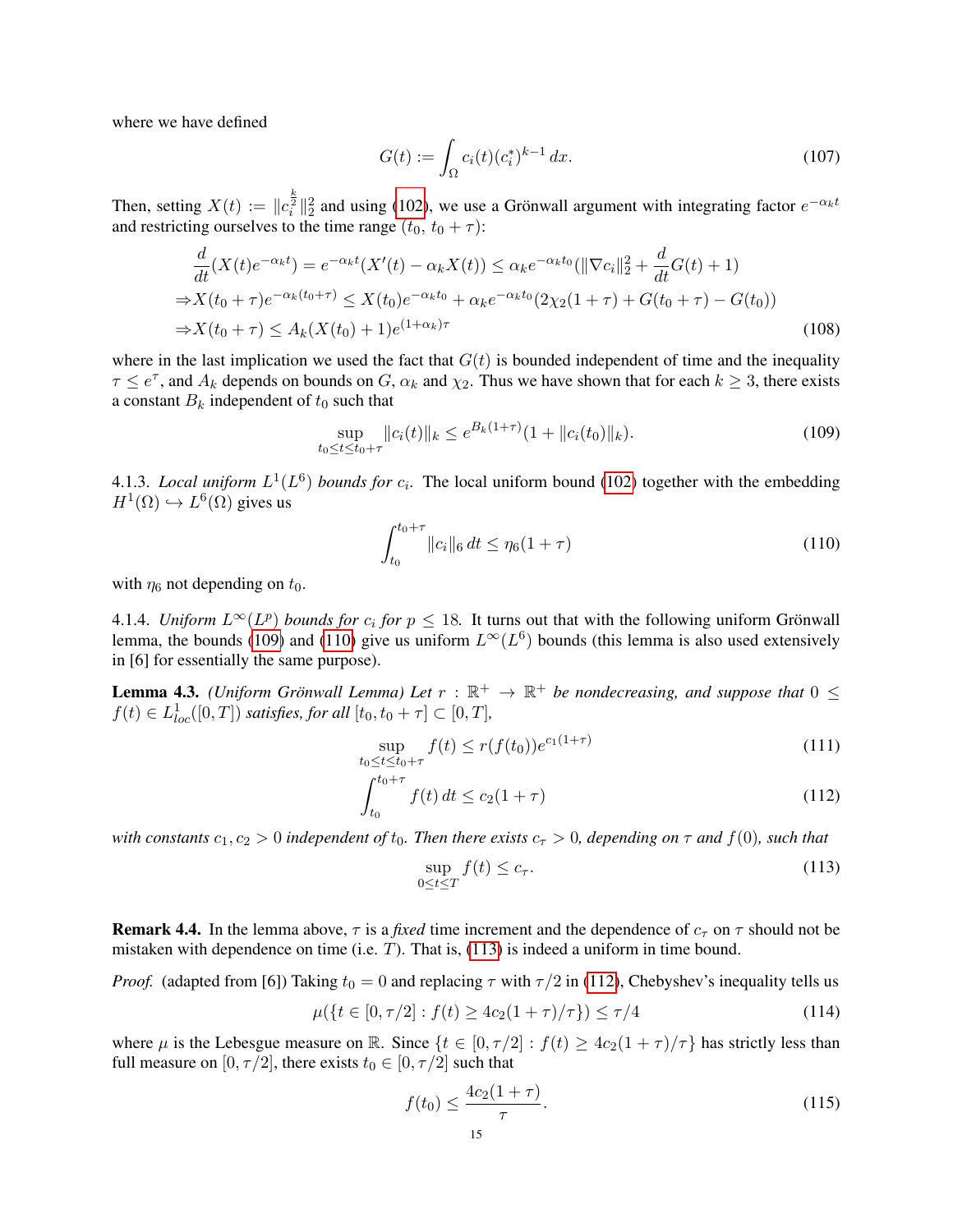With this value of  $t_0$ , the local uniform bound [\(111\)](#page-14-4) tells us in particular that

$$
\sup_{\frac{\tau}{2} \le t \le \tau} f(t) \le r \left( \frac{4c_2(1+\tau)}{\tau} \right) e^{c_1(1+\tau)}.
$$
\n(116)

We can repeat the preceeding procedure on the interval  $[\tau/2, \tau]$ : there exists  $t_0 \in [\tau/2, \tau]$  such that [\(115\)](#page-14-5) holds with the same bound. Then [\(116\)](#page-15-0) holds on  $[\tau, 3\tau/2]$  with the same bound. Thus, inductively, by adjoining time intervals of length  $\tau/2$ , we obtain

$$
\sup_{\frac{\tau}{2} \le t \le T} f(t) \le r \left( \frac{4c_2(1+\tau)}{\tau} \right) e^{c_1(1+\tau)}.
$$
\n(117)

where the right hand side does not depend on T. Finally, by adding estimate [\(111\)](#page-14-4) with  $t_0 = 0$  we obtain

$$
\sup_{0 \le t \le T} f(t) \le c_{\tau}.\tag{118}
$$

with

$$
c_{\tau} = \left( r(f(0)) + r\left(\frac{4c_2(1+\tau)}{\tau}\right) \right) e^{c_1(1+\tau)}
$$
(119)

<span id="page-15-2"></span><span id="page-15-1"></span><span id="page-15-0"></span> $\Box$ 

Applying the lemma to [\(109\)](#page-14-0) (with  $k = 6$ ) and [\(110\)](#page-14-1), we obtain

$$
\sup_{t\geq 0} \|c_i\|_6 \leq \sigma_6 \tag{120}
$$

with  $\sigma_6$  independent of time. We have the following consequence: returning to [\(106\)](#page-13-4), we see by taking  $k = 6$  that

$$
\int_{t_0}^{t_0+\tau} \|\nabla c_i^3\|_2^2 dt \le \eta_6'(1+\tau)
$$
\n(121)

and by the embedding  $H^1(\Omega) \hookrightarrow L^6(\Omega)$ , we have for  $p \leq 18$ 

$$
\int_{t_0}^{t_0+\tau} ||c_i||_p dt \le \eta_p (1+\tau)
$$
\n(122)

with constants  $\eta_p$  independent of  $t_0$ .

**Remark 4.5.** We actually get local uniform  $L^6(L^p)$  bounds from the embedding, but we will just be needing the weaker bound [\(122\)](#page-15-1).

Then, with [\(122\)](#page-15-1) and [\(109\)](#page-14-0), we again apply Lemma [4.3](#page-14-2) to obtain for  $p \le 18$ ,

$$
\sup_{t\geq 0} \|c_i\|_p \leq \sigma_p \tag{123}
$$

with  $\sigma_p$  independent of time.

4.1.5. *Uniform*  $L^{\infty}(L^p)$  *bounds for*  $c_i$  *for*  $1 \leq p < \infty$ . With [\(123\)](#page-15-2), we can return to [\(106\)](#page-13-4) and obtain bounds of the form

$$
\int_{t_0}^{t_0+\tau} \|\nabla c_i^{\frac{p}{2}}\|_2^2 dt \le \eta_p'(1+\tau)
$$
\n(124)

for  $p \le 18$ . Then Sobolev embedding gives us bounds of the form [\(122\)](#page-15-1) for larger p (specifically for p up to  $p = 54$ ). Thus together with [\(109\)](#page-14-0), we can repeat the above process indefinitely, obtaining bounds [\(122\)](#page-15-1) and [\(123\)](#page-15-2) for successively larger p. Ultimately we obtain for all  $p < \infty$ ,

$$
\sup_{t\geq 0} \|c_i\|_p \leq \sigma_p \tag{125}
$$

with  $\sigma_p$  independent of time.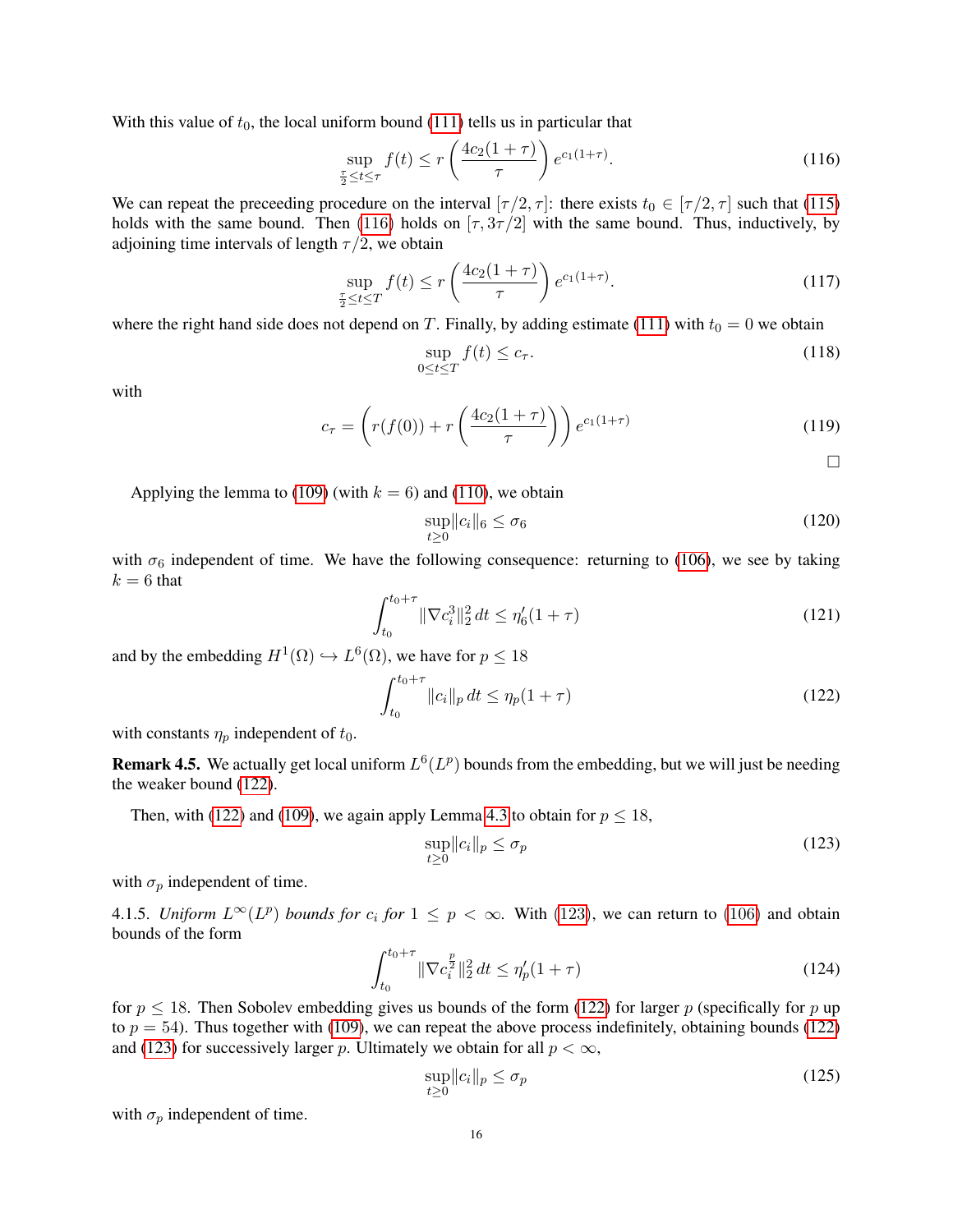4.1.6. *Global regularity for Navier-Stokes subsystem.* As in the blocking case, we would like to show that  $\|\mathbb{P}(\rho \nabla \Phi)\|_2$  can made made small uniformly in time, given small initial conditions. Proceeding slightly differently from before, we have from interpolation and elliptic regualrity,

$$
\|\mathbb{P}(\rho \nabla \Phi)\|_2 = \|\mathbb{P}(\rho \nabla \Phi - \rho^* \nabla \Phi^*)\|_2 \tag{126}
$$

$$
\leq ||\rho \nabla (\Phi - \Phi^*)||_2 + ||(\rho - \rho^*) \nabla \Phi^*||_2 \tag{127}
$$

$$
\leq C(||\rho||_3 ||\nabla (\Phi - \Phi^*)||_6 + ||\rho - \rho^*||_2)
$$
\n(128)

$$
\leq C \|\rho - \rho^*\|_2 \tag{129}
$$

where the final C depends on uniform bounds on  $\rho$ , bounds on  $\nabla \Phi^*$ , and  $\varepsilon$ . Then, in order to conclude, it suffices to note that there exists  $\delta'_3 > 0$  such that

$$
E_K \le \delta_3' \Rightarrow k_B T_K \|\mathbb{P}(\rho \nabla \Phi)\|_2 \le \zeta_2 \tag{130}
$$

where  $\zeta_2$  is from [\(86\)](#page-10-0). Thus with smallness constants  $\delta'_1$ ,  $\delta'_2$ ,  $\delta'_3$ ,  $\zeta_1$  defined by [\(96\)](#page-13-5), [\(100\)](#page-13-6), [\(130\)](#page-16-0), [\(85\)](#page-10-1), the proof of Theorem [4.1](#page-11-1) is complete.

# <span id="page-16-0"></span>5. CONCLUSION

We have shown global existence of strong solutions to the three dimensional Nernst-Planck-Navier-Stokes system in a bounded domain with initial data that are sufficiently small perturbations of steady state solutions (Boltzmann state and zero fluid velocity). The result is shown for both blocking (no-flux) and uniform selective (special Dirichlet) boundary conditions for ionic concentrations.The solutions remain for all time close to the equilibrium solutions in strong norms. The main two steps of the proof are (1) the decay of the sum of relative entropies (Kullback-Leibler divergences) and (2) the control of  $L^2$  norms of deviations by the sum of relative entropies.

Acknowledgment. The work of PC was partially supported by NSF grant DMS- 1713985.

#### **REFERENCES**

- [1] P. Biler. Existence and asymptotics of solutions for a parabolic-elliptic system with nonlinear no-flux boundary conditions. Nonlinear Analysis Vol. 19, No. 12, 1992, pp.1121 -1136
- [2] P. Biler. The Debye system: existence and large time behavior of solutions. Nonlinear Analysis Vol. 23, No. 9, 1994, pp.1189 -1209
- [3] D. Bothe, A. Fischer, J. Saal. Global well-posedness and stability of electrokinetic flows. SIAM Journal on Mathematical Analysis Vol. 46, No. 2, 2014, pp.1263 -1316
- [4] Y.S. Choi, R. Lui. Multi-dimensional electrochemistry model. Archive for Rational Mechanics and Analysis Vol. 130, No. 4, 1995, pp.315 -342
- [5] P. Constantin, C. Foias, Navier Stokes equations, Chicago U. Press, Chicago, 1988.
- [6] P. Constantin, M. Ignatova. On the Nernst-Planck-Navier-Stokes system. Archive for Rational Mechanics and Analysis Vol. 232, No. 3, 2018, pp.1379 -1428
- [7] T.M Cover, J.A. Thomas. Elements of Information Theory. 2nd ed., Wiley, 2006.
- [8] H. Fujita, T. Kato. On the Navier-Stokes initial value problem, I, Archive for Rational Mechanics and Analysis Vol. 16, No. 4, 1964, pp. 269-315
- [9] I. Rubinstein. Electro-Diffusion of Ions, SIAM Studies in Applied Mathematics, SIAM, Philadelphia 1990
- [10] R. Ryham. Existence, uniqueness, regularity and long-term behavior for dissipative systems modelling electrohydrodynamics. arXiv:0910.4973v1, 2009
- [11] M. Schmuck. Mathematical Models and Methods in Applied Sciences Vol. 19, No. 6, 2009, pp.993 -1015
- [12] A. Unterreiter, A. Arnold, P. Markowich, G. Toscani. On Generalized Csiszar-Kullback inequalities. Monatshefte fur Mathematik Vol. 131, No. 3, 2000, pp.235 -253
- [13] Y. Wang, C. Liu, Z. Tan. Well-posedness on a new hydrodynamic model of the fluid with the dilute charged particles. Journal of Differential Equations Vol. 262, No. 1, 2017, pp.68 -115